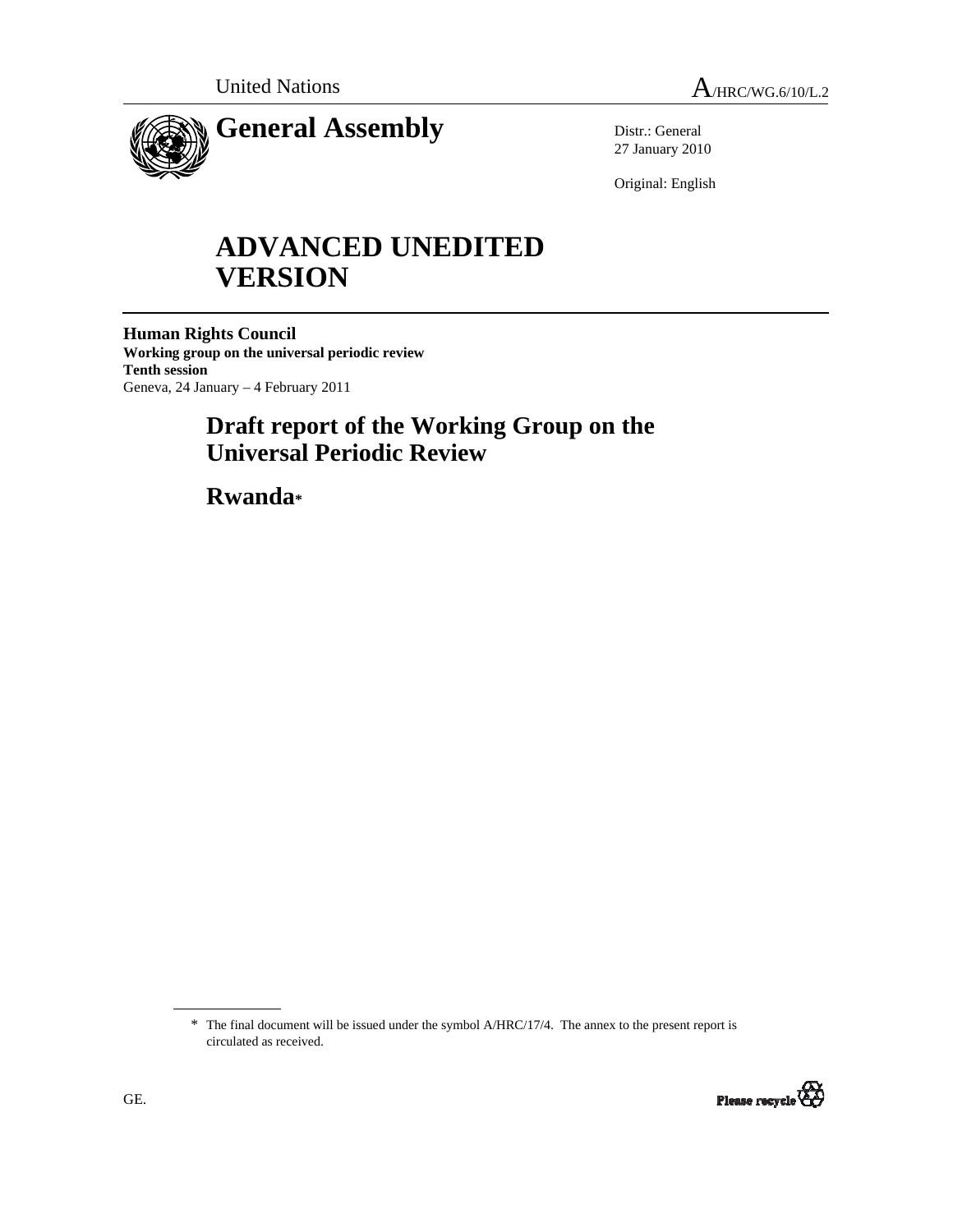#### **A/HRC/WG.6/10/L.2**

## Contents

|       |    | Paragraphs | Page          |
|-------|----|------------|---------------|
|       |    | $1 - 4$    | $\mathcal{F}$ |
|       |    | $5 - 76$   | $3 - 12$      |
|       |    | $5 - 22$   | $3-6$         |
|       | В. | $23 - 76$  | $6-12$        |
| Н.    |    | 77–83      | $12 - 19$     |
| III.  |    | 84         | 19            |
| Annex |    |            |               |
|       |    |            | 20            |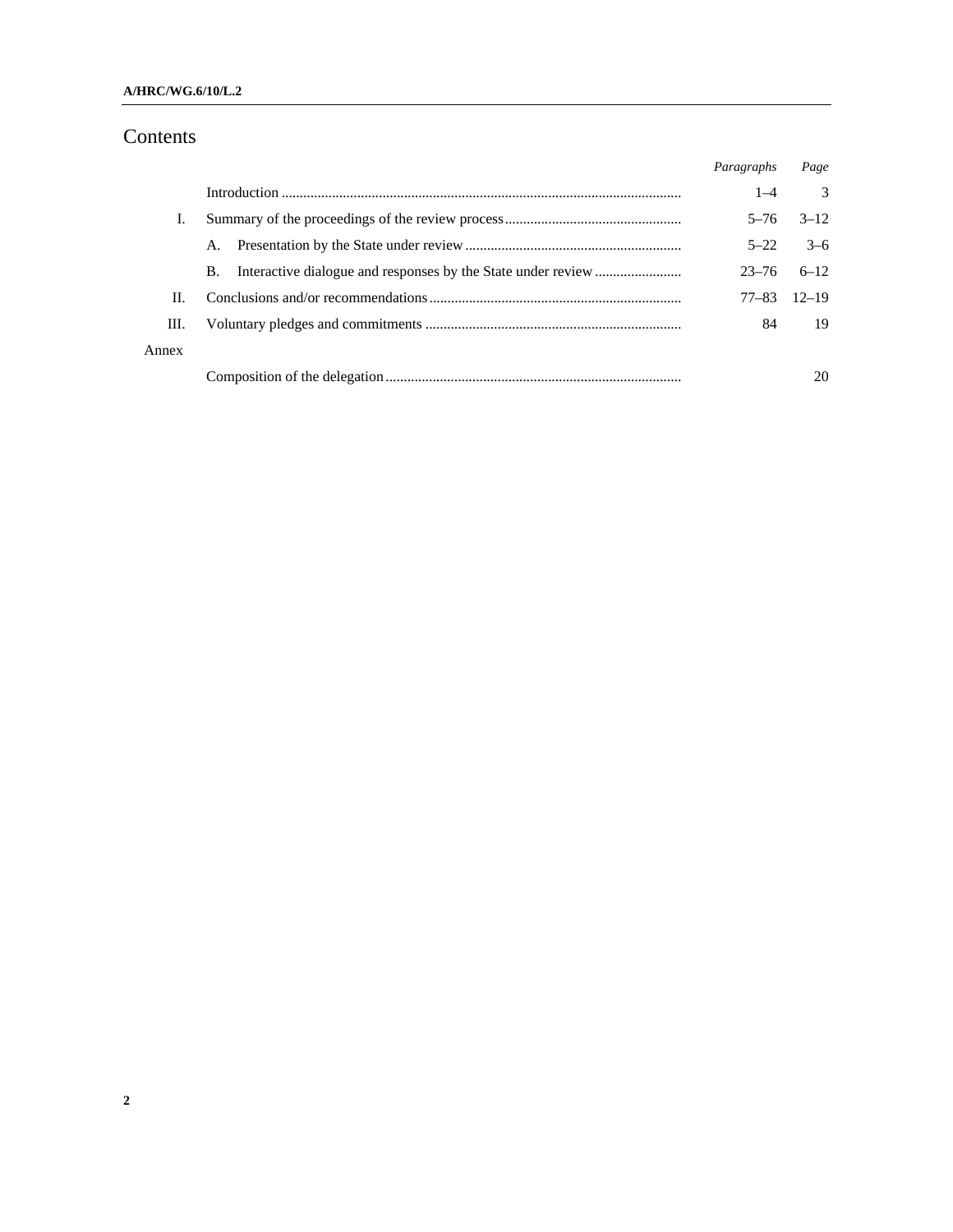## **Introduction**

1. The Working Group on the Universal Periodic Review (UPR), established in accordance with Human Rights Council resolution 5/1 of 18 June 2007, held its tenth session from 24 January to 4 February 2011. The review of Rwanda was held at the  $2<sup>nd</sup>$ meeting on 24 January 2011. The delegation of Rwanda was headed by the Minister of Justice, His Excellency, Tharcisse Karugarama. At its 6th meeting held on 26 January 2011, the Working Group adopted the report on Rwanda

2. On 21 June 2010, the Human Rights Council selected the following group of rapporteurs (troika) to facilitate the review of Rwanda: Guatemala, Japan and Senegal.

3. In accordance with paragraph 15 of the annex to resolution 5/1, the following documents were issued for the review of Rwanda:

 (a) A national report submitted and a written presentation made in accordance with paragraph 15 (a) (A/HRC/WG.6/10/RWA/1 and A/HRC/WG.6/10/RWA/1/Corr.1);

 (b) A compilation prepared by the Office of the High Commissioner for Human Rights (OHCHR) in accordance with paragraph 15 (b) (A/HRC/WG.6/10/RWA/2);

 (c) A summary prepared by OHCHR in accordance with paragraph 15 (c) (A/HRC/WG.6/10/RWA/3 and A/HRC/WG.6/10/rwa/3/Corr.1).

4. A list of questions prepared in advance by Belgium, Germany, Norway, Slovenia, Canada, Czech Republic, Ireland, Latvia, The Netherlands, Sweden, Switzerland, and United Kingdom of Great Britain and Northern Ireland was transmitted to Rwanda through the troika. These questions are available on the extranet of the UPR.

### **I. Summary of the proceedings of the review process**

#### **A. Presentation by the State under review**

5. The Delegation stated that it was a great sense of humility, pleasure and honor to represent Rwanda for its Universal Periodic Review (UPR). The national report, that was submitted in October 2010, was a product of massive consultations in the country involving Government Ministries, Institutions, Civil Society and all Stakeholders in the Human Rights portfolio. Rwanda is a country that listens to concerns and issues raised by its friends and partners. The delegation thanked all states that have raised concerns and issues.

6. The delegation stated that Rwanda has ratified most of the Human Rights Instruments under regional and international portfolios. It has also submitted different human rights reports to relevant committees on the regional and international levels and it has lifted most of the reservations that were placed on some of those instruments.

7. The delegation stated that in March 2011, Rwanda will present its report on The Convention Against All Forms of Racial Discrimination, followed by a presentation in June of the reports on the additional Protocols to the Convention on the Rights of the Child and to present, as and when Concerned committees fix the dates for the presentation of the report on the International Covenant on Economic, Social and Cultural Rights as well as the  $3<sup>rd</sup>$  and  $4<sup>th</sup>$  report on the Convention for the Rights of the Child (CRC). Furthermore, other reports such as the initial report on the implementation of the Convention Against Torture, the initial report on the implementation of the Convention on the Rights of Migrant Workers and the initial report on the implementation of the Convention on the Rights of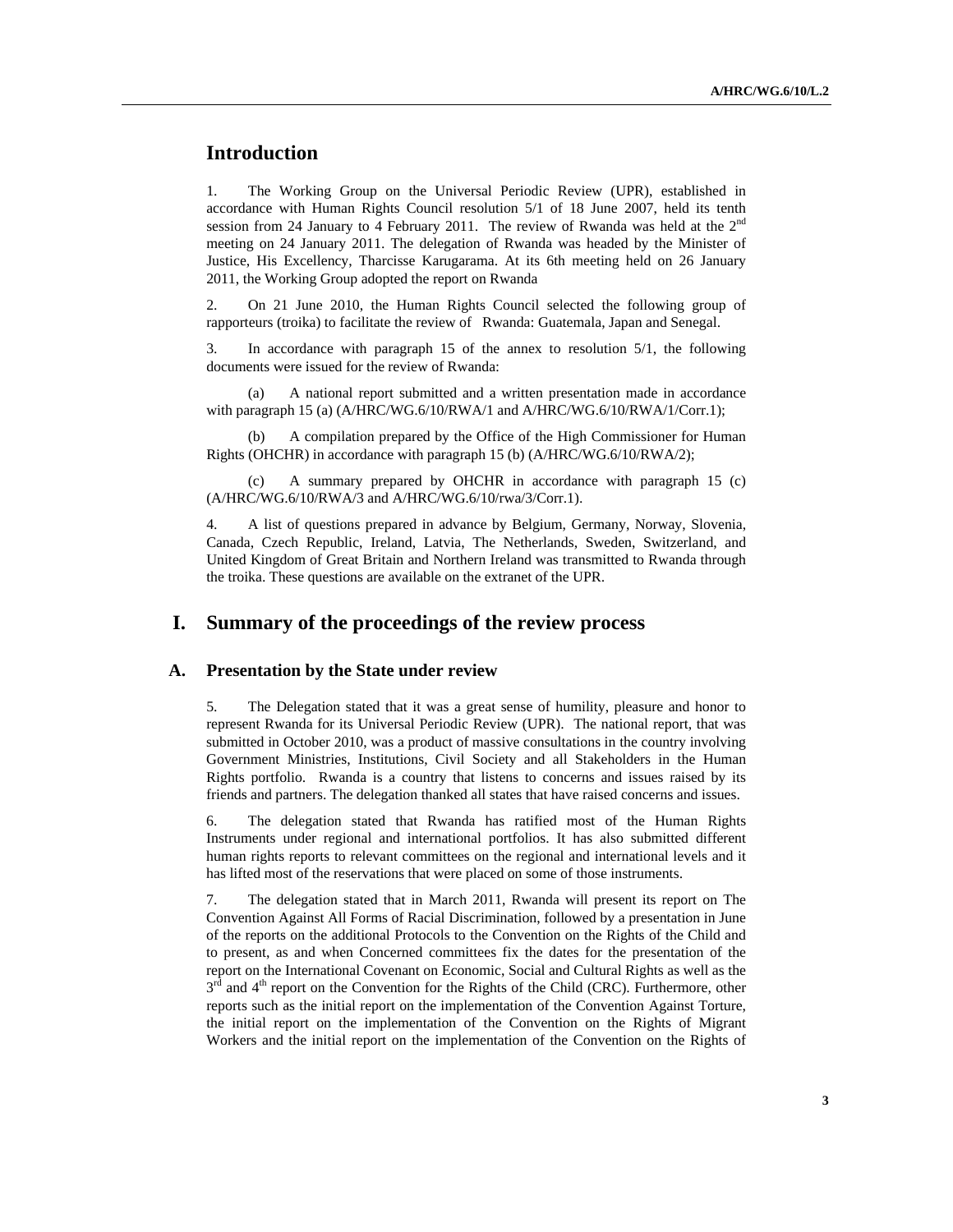People with Disabilities have been submitted to Rwandan Cabinet for approval and all will be submitted to the relevant Committees before the end of June this year.

8. The delegation stated that Rwanda has made constitutional guaranties to the promotion and protection of human rights, the rule of law, good governance, zero tolerance of all forms of corruption, social and political cohesion and national reconciliation as pillars of its development goals. It has made steady progress since the 1994 genocide and hoped with the support and encouragement from the international community to even do better in the years to come. The delegation stated that in 1994, Rwanda had no cash economy as all national coffers had been looted, human and physical infrastructure had been destroyed, insecurity was rampant and there was just death and destruction everywhere. Since then, Rwanda has reconstructed its social, political and economic portfolios and was now a country of hope for a bright future of its citizens. The delegation thanked all partner States and friends for having been part of this recovery success.

9. The delegation pointed out some of the achievements made by Rwanda, which included the setting up of the National Commission of Human Rights which fulfills the Paris Principles and has acquired the A status class. It also stated that the Child Rights Observatory and the Commission for Children's Rights will also shortly be operational as soon as it has been approved by Cabinet; and that the empowerment of women which has made Rwanda women parliamentary presentation to be the first in the World; Setting up the Gender Observatory and Gender Monitoring Office; The National Women Commission; The National Commission for People with Disabilities; The Sustenance of economic growth of 5 to 8.5 per cent over the past 10 years; Setting up and maintaining the health insurance programs (mutuelle de sante) which enabled every citizen to have health insurance; and the free and compulsory Universal 9 Year Basic Education (9 YBE). The delegation stated that plans were under way to raise the free Universal Education from 9 to 12 years.

10. The delegation stated that, under the justice portfolio, Rwanda has put in place the Maisons d'Acces a la Justice (MAJ) or Access to Justice Bureaus in each of the 30 Districts of the country with the aim of providing free legal aid services to vulnerable people. The Government now contributes in its national budget funds for provision of legal aid, a service that was previously only funded by NGOs in the justice sector.

11. The delegation stated that reforms have been made in the penal code to ensure that alternative sentencing such as community work (Travaux d'Interet General or TIG) and fines to replace long prison sentences and where financial crimes are involved, financial restitutions to replace long prisons terms.

12. The reforms have been made, prison numbers have been reduced drastically with the result that 4 prison facilities have been closed. Instead, a children rehabilitation center has been set up, a modern prison facility with international standards has been set up and plans are under way to close more prison facilities and instead build a few regional modern prison facilities that meet international standards. With these policies in place, we believe that by 2015, Rwanda will be having the smallest number of prisoners in the region if not in the entire African Continent. This is because most of the genocide prisoners sentenced under the Gacaca jurisdictions will have been reintegrated in their communities after serving their sentences.

13. The delegation stated that Gacaca jurisdictions have come under criticisms under certain quarters but they have served Rwanda very well: About 1,5 million dossiers have been judged but today only about 38 000 genocide convicts are in prison across the country. The rest of them have been reintegrated in their communities happily living with their neighbors in the communities around the country. There was also no revenge killings in the communities and ex convicts are living side by side with their neighbors. The fact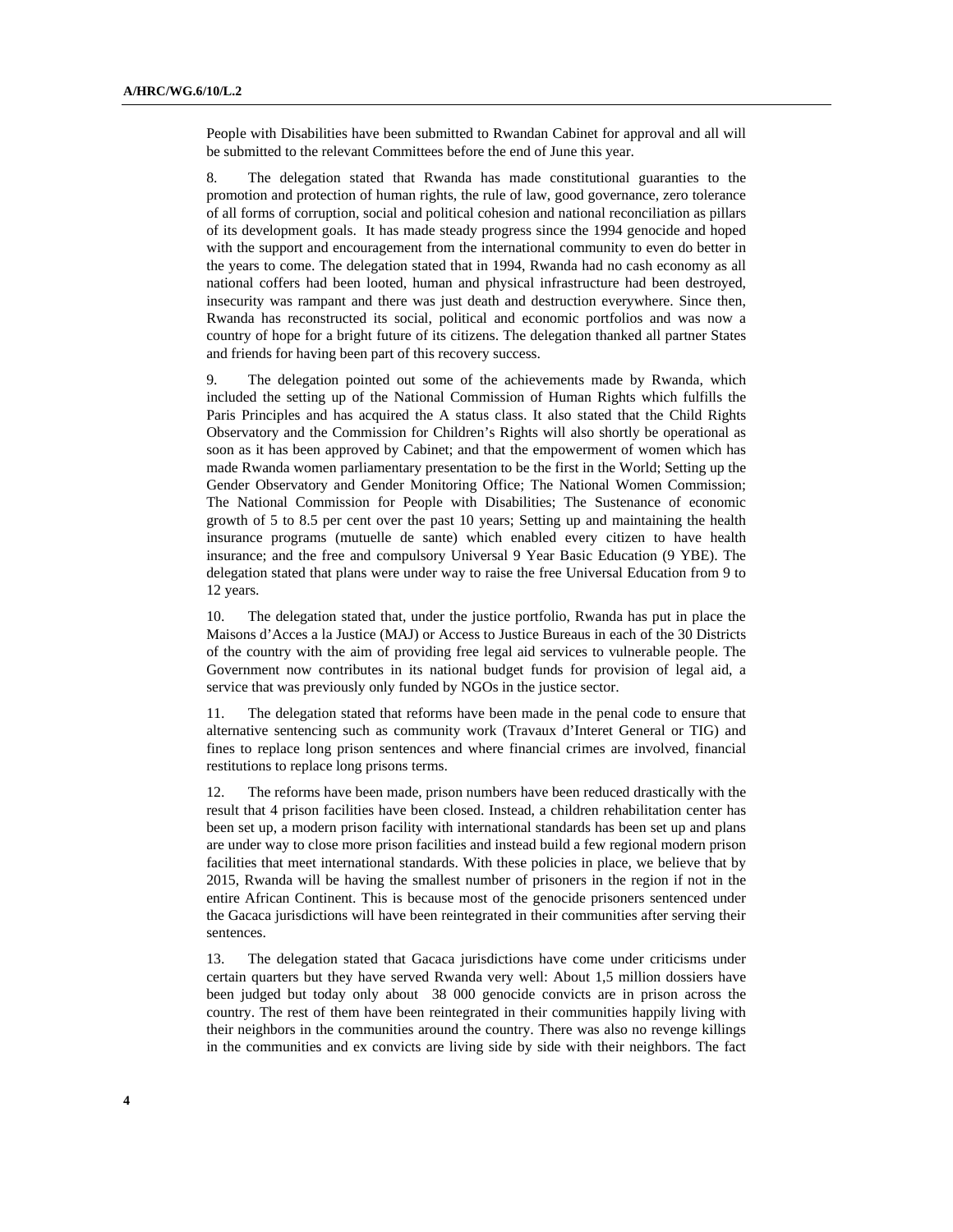that the perpetrators are living side by side with the victims is testimony that unity and reconciliation is possible and that Gacaca courts have played a major role in this context.

14. The delegation stated that recent presidential elections, coupled with steady economic growth, with effective social policy interventions was testimony that Rwanda is coming to grips with its past, that reconciliation and social cohesion was possible.

15. The delegation referred to the advanced questions and stated, with regard to the genocide ideology law, that Rwandans knew genocide better than anyone else and have legitimate responsibility to prevent its reoccurrence, using all means possible. Genocide happened on the basis of the ideology on which it was founded. For Rwanda, it was a big problem and it has to be addressed using all means possible including appropriate legal regime. Genocide ideology was a real threat, it is potentially a threat that could undo the achievements that Rwanda has made in last 16 years. The delegation stated that Rwanda agreed to review the genocide ideology law because of issues raised with it. A national group was commissioned, together with foreign experts. Comments and inputs were sought from human rights groups and other interested parties.

16. The delegation stated, in relation to the issue of political space, that Rwandans can enjoy democracy nurtured and developed in Rwanda by Rwandans (a homemade democracy) and not one that is made or imported from North America, Europe or Asia. It stated that there were 10 registered political parties and that every party to be registered must meet the criteria set up by law.

17. The delegation stated that successful presidential, parliamentary and local elections have been held. National, regional and international observers were called in to observe those elections and their reports were that by and large the elections reflected the will of the people of Rwanda. Those elections were surely not perfect and improvements can and will definitely be made in the future.

18. The delegation stated with regard to media freedom that the media in Rwanda has not been credited with good conduct. On the contrary it has been associated with inciting violence, hate campaigns and calling Rwandan people to committing genocide. The delegation stated that the idea was to create a media that was responsible, and that Rwanda was committed to media freedom. In 1997 there was only one radio station, today there is 19. In 2003 Rwanda had 15 newspapers, today there was 57. The country has also the Great Lakes Media Center and the School of Journalism and Communication to help improve the quality of the role of the media in the country's governance. The delegation stated that the media law was under review to address some of the concerns that have been raised.

19. The delegation stated that some of the questions that have been raised have been overtaken by events and if no response is provided it is because they are no longer an issue and those that posed the questions have been informally advised on the status of things on the ground.

20. The delegation stated that there was legislation in place outlawing discrimination of any kind and that was a serious offence under national law. The question of Batwa has been aggressively addressed and we believe that by 2020 they will probably be at parity with all other Rwandans. The question of solitary confinement that was misunderstood was addressed by legislative reform and amendments. With regard to the disappearances between 1990 and 2003, investigation shall continue until all investigative avenues have been exhausted.

21. The delegation stated that Rwanda did not recruit child soldiers. There were no armed groups in Rwanda and so the issue of armed groups recruiting child soldiers in Rwanda does not arise.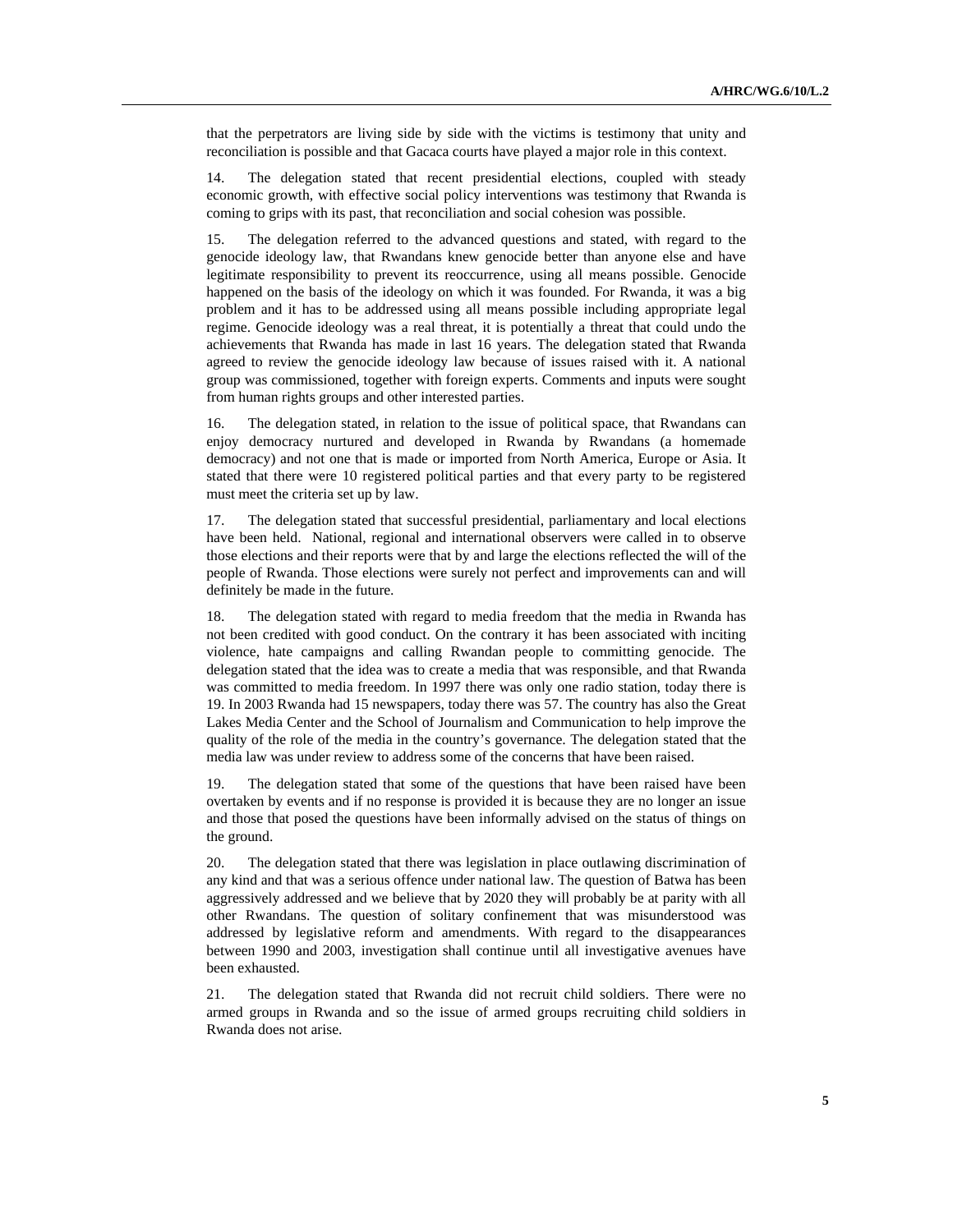22. In conclusion, the delegation pledged Rwanda's determination to continue building a democratic culture and to play its role in all international engagements in which it will be called upon to serve.

#### **B. Interactive dialogue and responses by the State under review**

23. During the interactive dialogue, 48 delegations made statements. Additional statements which could not be delivered during the interactive dialogue owing to time constraints are posted on the Extranet of the universal periodic review when available.<sup>1</sup> Many delegations commended Rwanda for its level of participation in the process and for its consultative approach in the preparation of its national report. Recommendations made during the dialogue are to be found in section II of the present report.

24. Algeria praised Rwanda's efforts of reconciliation launched since 2002 and of the promotion of economic, social and cultural rights. It noted the program of Vision 20202 and the Poverty Reduction Strategy. Algeria applauded Rwanda's efforts to get closer to the objectives of the MDG. It made recommendations.

25. Egypt noted Rwanda's recovery since the 1994 genocide. It took also note of Rwanda's efforts in a number of areas, including addressing socio-economic challenges. Egypt also noted that Rwanda was close to achieve the MDGs. Egypt commended Rwanda for its commitment to protect the rights of women as well as for making the protection of children's rights as a priority. It called upon the international community to extend the necessary assistance to Rwanda. Egypt made recommendations.

26. China noted with appreciation the adoption of Vision 2020 plan as well as Rwanda's Poverty Reduction Strategy. It commended Rwanda for the progress made in poverty reduction, medical and health services, and education. China acknowledged the challenges and difficulties faced by Rwanda and expressed its confidence on Rwanda's progress. China made recommendations.

27. Japan noted with appreciation Rwanda's achievements in post-conflict recovery, economic development and good governance. It noted with concern the traditional discriminatory practices against women in the family and society, and restrictions on freedom of expression, participation in political processes and the media. Japan made recommendations.

28. Morocco welcomed the achievements of the National Unity and Reconciliation Commission that put Rwanda on the path of peace. It praised the central role granted to the promotion and protection of human rights after the impact of the tragic events of 1994. Morocco noted with appreciation Rwanda's progress in attaining the objectives of the MDG by 2015 and in the field of health, education and protection of vulnerable groups especially women. Morocco informed that Rwanda has the world record for representation of women in the Parliament. It made recommendations.

29. Brazil stated that, despite the atrocious violations, Rwanda managed to rebuild its society and to move towards reconciliation. Brazil acknowledged the progress made in advancement of rule of law, the abolition of the death penalty, the achievement of the most of MDGs, the increase in per capita GDP, the decrease in maternal mortality and the participation of women in Parliament. Brazil mentioned the challenges faced by Rwanda,

<sup>&</sup>lt;sup>1</sup> The countries which could not take the floor were Norway, Argentina, Angola, Latvia, Mali, Senegal, Uruguay, Ireland, Costa Rica, Mauritius, Israel, Saudi Arabia, Uganda, Kenya, Mexico and Congo.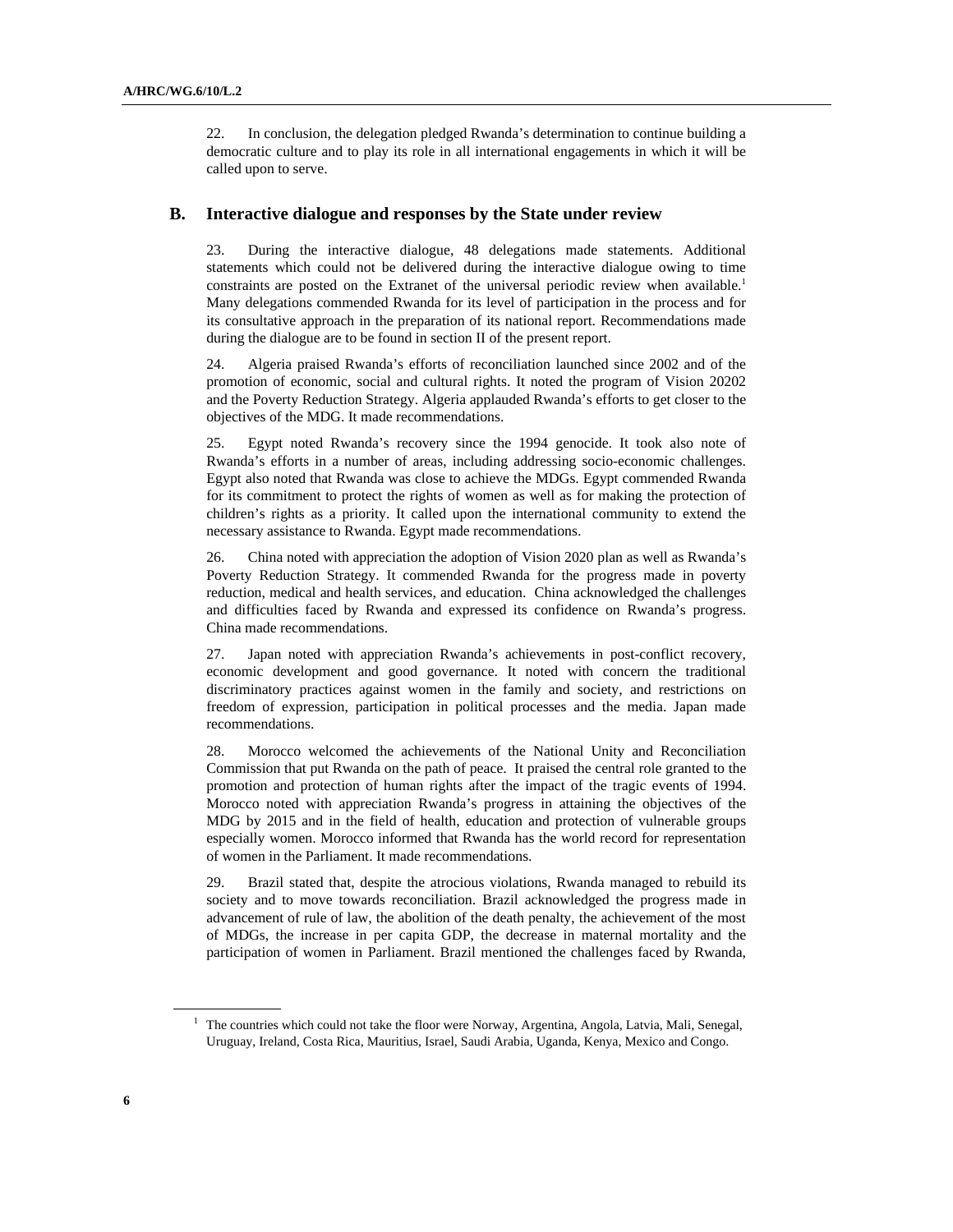such as violence against women and children, and intimidations against human rights defenders. Brazil made recommendations.

30. Slovenia commended Rwanda for its active engagement in the human rights field at the regional and international level. It recognized Rwanda's leading role in the region and positive developments as regards participation of women in politics. It further commended the abolition of the death penalty in 2007. Slovenia encouraged Rwanda to maintain the constructive self -critical attitude and joined CRC's concern about reports of recruitment of children below the age of 15. Slovenia made recommendations.

31. Singapore recognized the challenges faced by Rwanda, particularly in rebuilding the fabric of its society after the 1994 Genocide. It noted that Rwanda guaranteed freedom of expression while safeguarding against its abuse and established the Media Council to promote media freedom and responsibility. Singapore commended Rwanda for the programs aimed at maternal and child health and ensuring universal primary education. It made recommendations.

32. Hungary commended Rwanda's achievements, including the abolition of the death penalty, the adoption of programs targeting socio-economic transformation, and acquiring status "A" of the National Commission for Human Rights. Hungary was concerned about violence against children, including domestic violence and child recruitment in armed forces. It recognized achievements in the field of gender equality, but raised concerns regarding the persistence of patriarchal stereotypes resulting in violations against women's rights, and the absence of legislation on sexual harassment. Hungary made recommendations.

33. Nepal noted with appreciation Rwanda's initiatives in the human rights protection, including through the strengthening of the National Commission for Human Rights and the establishment of the Ombudsman office, and the implementation of the Vision 2020 plan and the Economic Development and Poverty Reduction Strategy. It also praised Rwanda's progress in the health sector and women representation in decision making. Nepal urged international community to support Rwanda in its initiatives through technical assistance and capacity building. It encouraged Rwanda to take further initiatives towards the protection of rights of marginalized and vulnerable groups and ending gender based violence.

34. Switzerland welcomed the abolition of the death penalty and the ratification of second Optional Protocol of the ICCPR. It noted with appreciation the high representation of women in the parliament. Switzerland referred to Rwanda's progress made in the filed of economical, social and cultural rights. Switzerland made recommendations

35. Turkey acknowledged Rwanda's efforts in advancing human rights. Turkey commended Rwanda's policy on compulsory education, in particular with regard to girls, and the high level of representation of women in the parliament. Turkey referred to Rwanda's priority in getting more investments in rural areas so as to reduce the extreme poverty, and called the international community to assist Rwanda. Turkey requested information on the administration of justice at the communal level. Turkey made a recommendation.

36. Spain welcomed the abolition of the death penalty in 2007. Spain attached a great importance to the protection of civil and political rights as a pre-requisite for pursuing social and sustainable development. Spain made recommendations.

37. Nigeria welcomed Rwanda's efforts in consolidating peace and stability through the enactment of various laws and the establishment of the National Commission for the fight against Genocide. It noted with appreciation the progress made in access to education and health, and respect of rights of women, children and persons with disabilities. Nigeria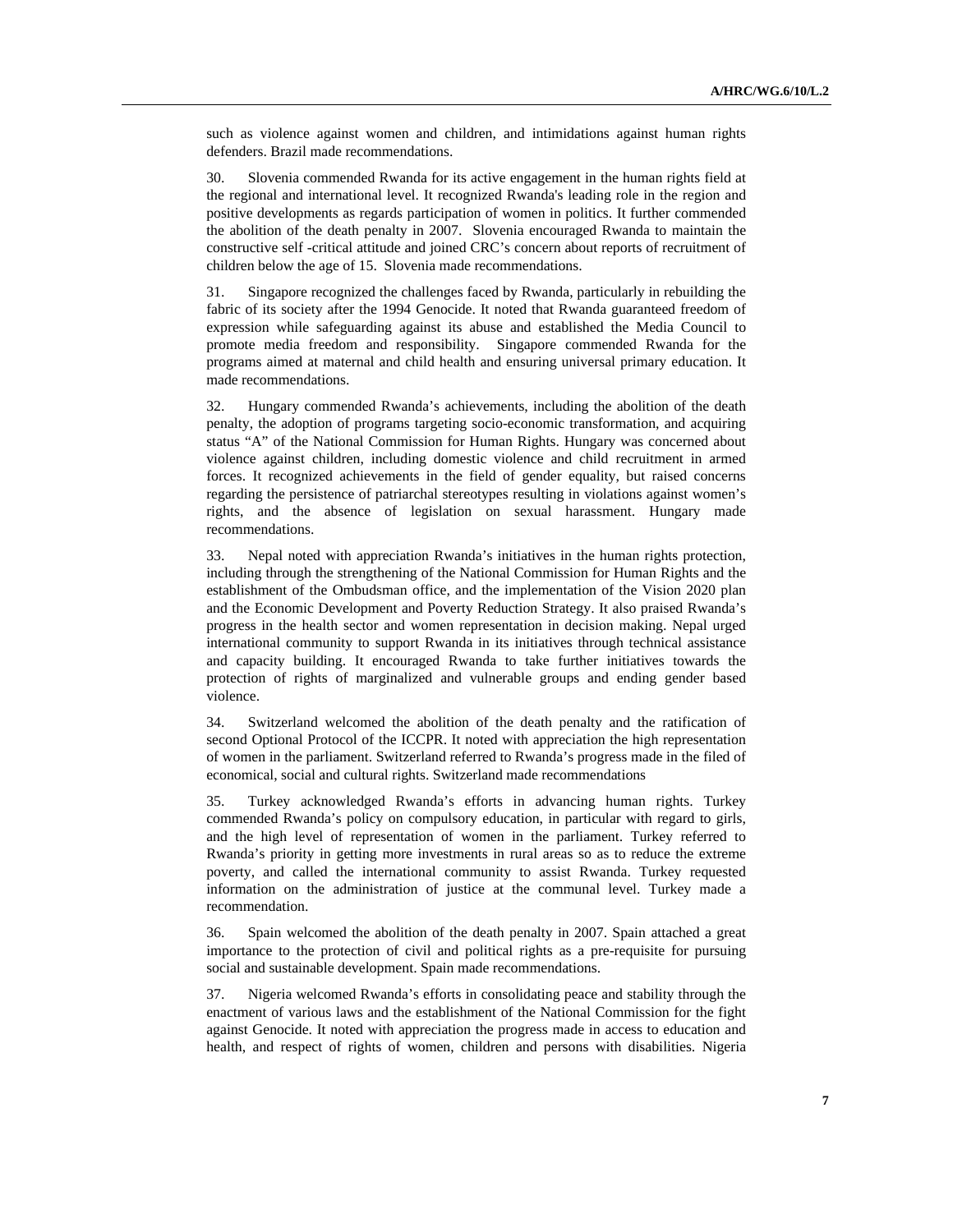recognized various challenges and constraints hindering Rwanda's efforts in the protection of human rights and attainment of the MDGs. It made a recommendation.

38. Austria commended Rwanda for the developments in the protection of social and economic rights and the progress made in fighting corruption as well as for the abolishment of the death penalty and the reform of the justice sector. It was concerned, however, about prison overcrowding and lack of separation of pre-trial detainees and convicted offenders. It was concerned about the length of pre-trial detention, and limited possibilities for rehabilitation in the area of juvenile justice. Austria requested information on measures taken to address these concerns. Austria was also concerned about restrictions imposed by the 2009 media law to the press and journalists and requested information on measures envisaged to tackle these problems. Austria made recommendations.

39. India commended Rwanda for its efforts to reshape a new society that is inclusive. India referred to Rwanda's A-status national human rights commission and its cooperation with the African Peer Review Mechanism and the International Criminal Tribunal for Rwanda. It requested Rwanda to provide more information on food insecurity, internal displacement, deforestation and declining agricultural productivity.

40. Cambodia noted with appreciation the efforts and progress made by Rwanda to develop programs aimed at social and economic transformation, including Vision 2020 and the Economic Development and Poverty Reduction Strategy. It recognized the challenges that Rwanda faced and efforts that Rwanda needed to ensure long lasting peace, stability and to advance democracy. Cambodia made recommendations.

41. Mauritania noted with appreciation Rwanda's commitment in the protection of human rights as well as measures taken, such as the creation of an advisory council for governance and a task force for the preparation of reports to the treaty bodies. Mauritania commended Rwanda for the adoption of Vision 2020 plan and the Poverty Reduction Strategy and for its commitment towards the achievement of most MDGs before 2015. Mauritania highlighted Rwanda's achievements in promoting gender equality, including the high representation of women in Parliament. It also referred to Rwanda's main challenges such as demographic growth. Mauritania made a recommendation.

42. Republic of Moldova noted that despite measures taken to combat violence against women, various forms of violence against women still existed. It referred to the observations of the HR Committee with regard to discrimination against women especially in the Civil Code and the Family Code. Republic of Moldova made recommendations.

43. Niger welcomed participatory process of the preparation of the national report. It noted with appreciation Rwanda's efforts to shape new society which was inclusive for all and free from discrimination. Niger also appreciated the adoption of policies in the area of health, education and agriculture and the introduction of the new law on the equal representation of the women in decision making. Niger made recommendations.

44. Canada underlined Rwanda's achievements in the post-conflict reconstruction, the promotion of women's rights and the improvement in the access to education and health. Canada expressed concerns about: the restrictions imposed by Media law on freedom of expression; the scope of the law on ideology of genocide and its possible misinterpretation and abuse; the allegations of manipulations in the registration of political parties; and alleged political interferences in the administration of justice. Canada welcomed the efforts made to review the law governing NGOs. It made recommendations.

45. South Africa welcomed Rwanda's initiatives to enhance the protection of women's rights and encouraged Rwanda to continue these efforts to ensure that women enjoy equality and are not subject to any forms of discrimination. It also welcomed the progress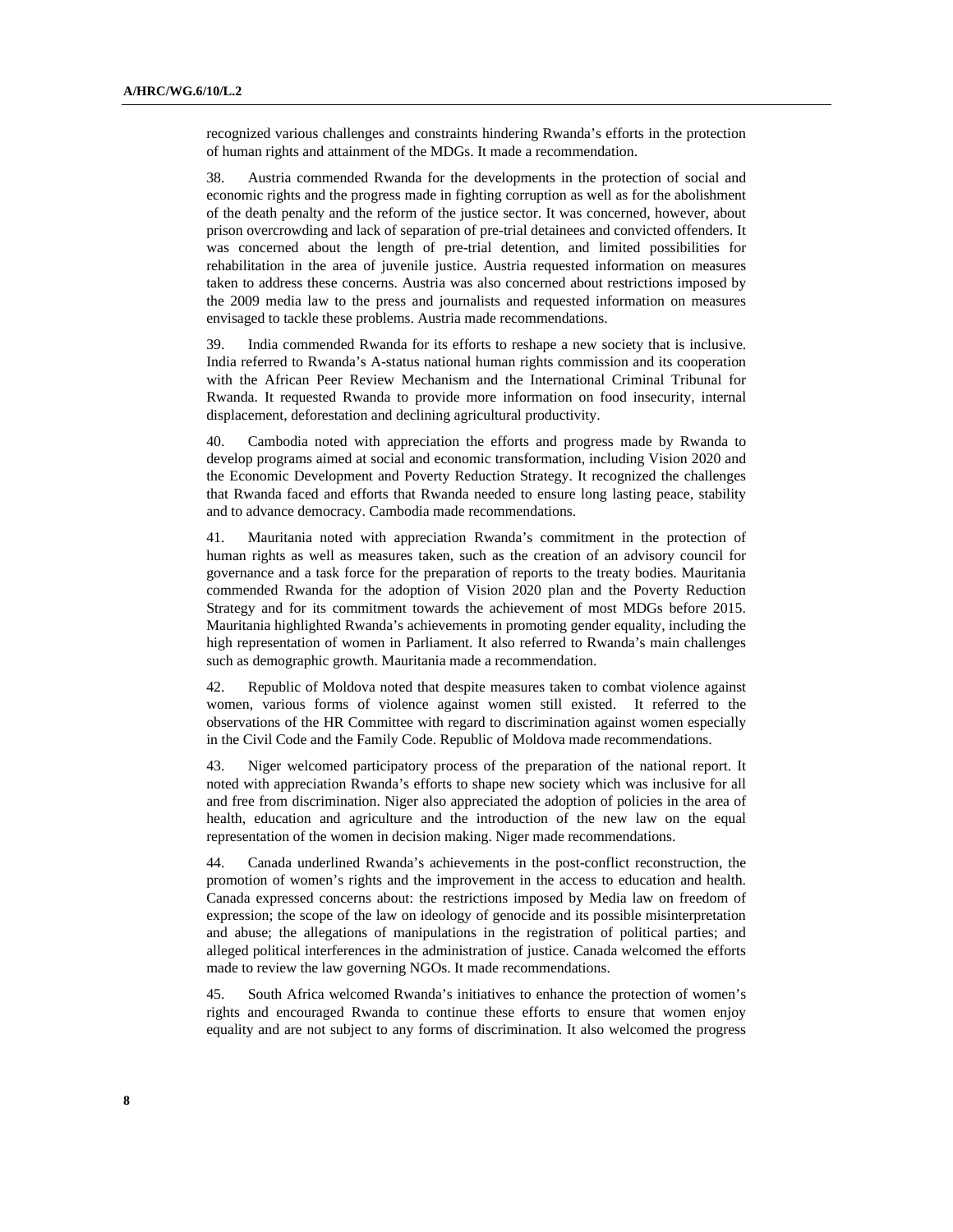in achievement of the MDGs, which would assist in the human rights protection. South Africa made recommendations.

46. Belgium noted with satisfaction the ratification of the Optional protocol of the ICCPR. It noted the positive steps undertaken, including the National Dialogue on Media. Belgium inquired about the measures undertaken to guarantee the independence of the "Media High Council". Belgium made recommendations.

47. Republic of Korea acknowledged the progress made by Rwanda in the promotion of human rights. It welcomed the fact that Rwanda withdrew its reservation to international human rights treaties, and that the latter had precedence over domestic laws. Republic of Korea commended Rwanda for introducing free and compulsory education and taking steps towards achieving gender equality. In noted the education gap between boys and girls and requested information about measures taken to address this issue. Republic of Korea made recommendations.

48. Indonesia commended Rwanda for its efforts to ensure that the human rights protection remained a priority. It noted the establishment of an independent National Commission for Human Rights with A status as an important step and called for Rwanda to ensure that the Commission is provided with necessary financial resources to fulfil its mandate. Indonesia made recommendations.

49. Mozambique took note of the economic and social developments achieved by Rwanda and the eradication of extreme poverty and hunger, guarantees for universal primary education and environmental sustainability, and the promotion of gender equality and empowerment of women. It noted that Rwanda introduced the universal primary education and has been implementing a Program called "One Laptop per child" with a view to disseminate the use and mastering of software in primary school. Mozambique encouraged Rwanda to continue with the ongoing programs related to reconciliation and economic development.

50. Azerbaijan commended Rwanda's commitment to the human rights protection and the positive changes in society. It noted with interest the measures taken to fight discrimination and to improve the enjoyment of human rights, such as the right to health, education, and social protection. Azerbaijan further commended the establishment of a status "A" Human Rights Commission, the Gender Monitoring Office, and the National Unity and Reconciliation Commission. It welcomed Rwanda on achieving the MDGs ahead of time. Azerbaijan requested information on measures adopted on an explicit prohibition of discrimination against women. Azerbaijan made recommendations.

51. France expressed concerns about the following four topics: the situation of forced disappearances, freedom of association, the pressure and threats against journalists and requested further information on the murder occurred on 10 July 2011. France made recommendations.

52. Malaysia noted with appreciation the progress achieved in social and economic development as well as Rwanda's endeavor to shape a new society that is inclusive and rejects historical bias and discrimination. It also appreciated Rwanda's engagement with the UN human rights mechanisms and OHCHR in its efforts to improve human rights situation. Malaysia made recommendations.

53. The United Kingdom of Great Britain and Northern Ireland commended Rwanda for the progress made since the 1994 genocide. While welcoming the abolition of the death penalty, it expressed concerned over the replacement of the death penalty by life imprisonment in solitary confinement. The United Kingdom noted achievements towards reconciliation, but was concerned about the lack of qualified practitioners, the impartiality of judges and the rights of the accused. While welcoming the 2010 presidential elections,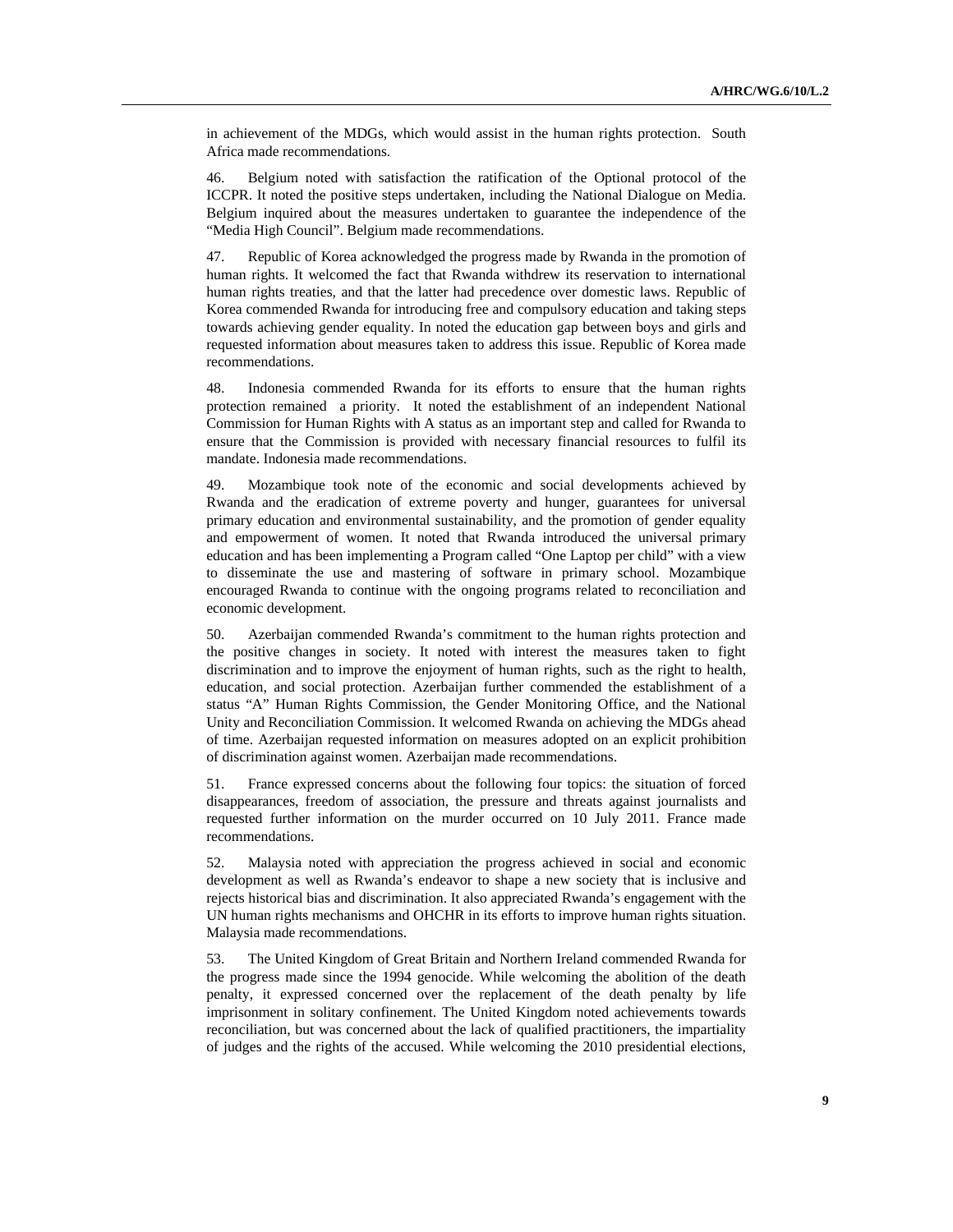the United Kingdom was concerned that opposition parties were unable to register, and about reports of intimidation of the opposition. It requested information about measures taken to guarantee democratic elections in 2011. Itwas also concerned about restrictions on freedom of expression. The United Kingdom made recommendations.

54. Germany referred to the freedom of association for political parties and their mandatory registration with the police and inquired further information on this topic. It also referred to the threats against journalists who criticized the Government. Germany made recommendations.

55. Burkina Faso appreciated Rwanda's efforts in the area of development, human rights, democracy and culture of peace as well as progress in the formation of legal and institutional framework regarding human rights. It praised Rwanda for cooperation with the international community, including Rwanda's withdrawal of all reservations to international human rights treaties and the submission of due reports to the treaty bodies. Burkina Faso made recommendations.

56. Slovakia underlined the challenges faced by Rwanda due to the heritage of genocide. It commended Rwanda for having ratified most human rights treaties, abolished the death penalty, and accredited with status A its National Commission for Human Rights. Slovakia made recommendations.

57. Ghana commended Rwanda for its initiatives to address issues relating to the promotion of peace, justice and reconciliation and for the high female representation in the Government, the Supreme Court and Parliament. Ghana noted Rwanda's development in maternal and child health care. It inquired about the impact of the 'One Laptop per child' policy. It urged Rwanda to implement the CRC' recommendations to investigate child abuse.

58. The United States of America expressed concern with the lack of progress in allowing media to speak freely without fear of punishment and that the 2009 media law impeded the development of a free media. It welcomed the adoption of a human rights policy and a national action plan for the human rights protection. However, it noted that the government had engaged in harassment of human rights defenders and journalists and imposed burdensome NGO registration requirements. The United States noted that Rwanda rebuilt the judicial system, but it remained concerned over reports of political interference with the judiciary. It also expressed concern about unfair trials and lack of judicial independence. The United States made recommendations.

59. Chad commended Rwanda's engagement with human rights demonstrated by the ratification of human rights instruments, and the incorporation of these treaties in domestic law, and the submission of reports to treaty bodies. Chad noted with satisfaction the government's engagement in the reconstruction of the country, the emphasis put on the rule of law, the respect of human rights and the national reconciliation and national unity, as well as the objective of making Rwanda a middle income country by 2020. Chad made a recommendation.

60. Poland commended Rwanda for the recent developments in the field of human rights, including the establishment of the Gender Monitoring Office. It noted with appreciation the achievements made in the post-conflict resolution. Poland then referred to the findings of the CRC, CERD and the Human Rights Committee. Poland made recommendations

61. Maldives noted with appreciation the participatory process in the national report preparation and asked Rwanda to elaborate on the participation of the civil society in the preparation of the report. Maldives commended Rwanda for the progress achieved in gender equality in decision making. However, it noted that prevalence of poverty and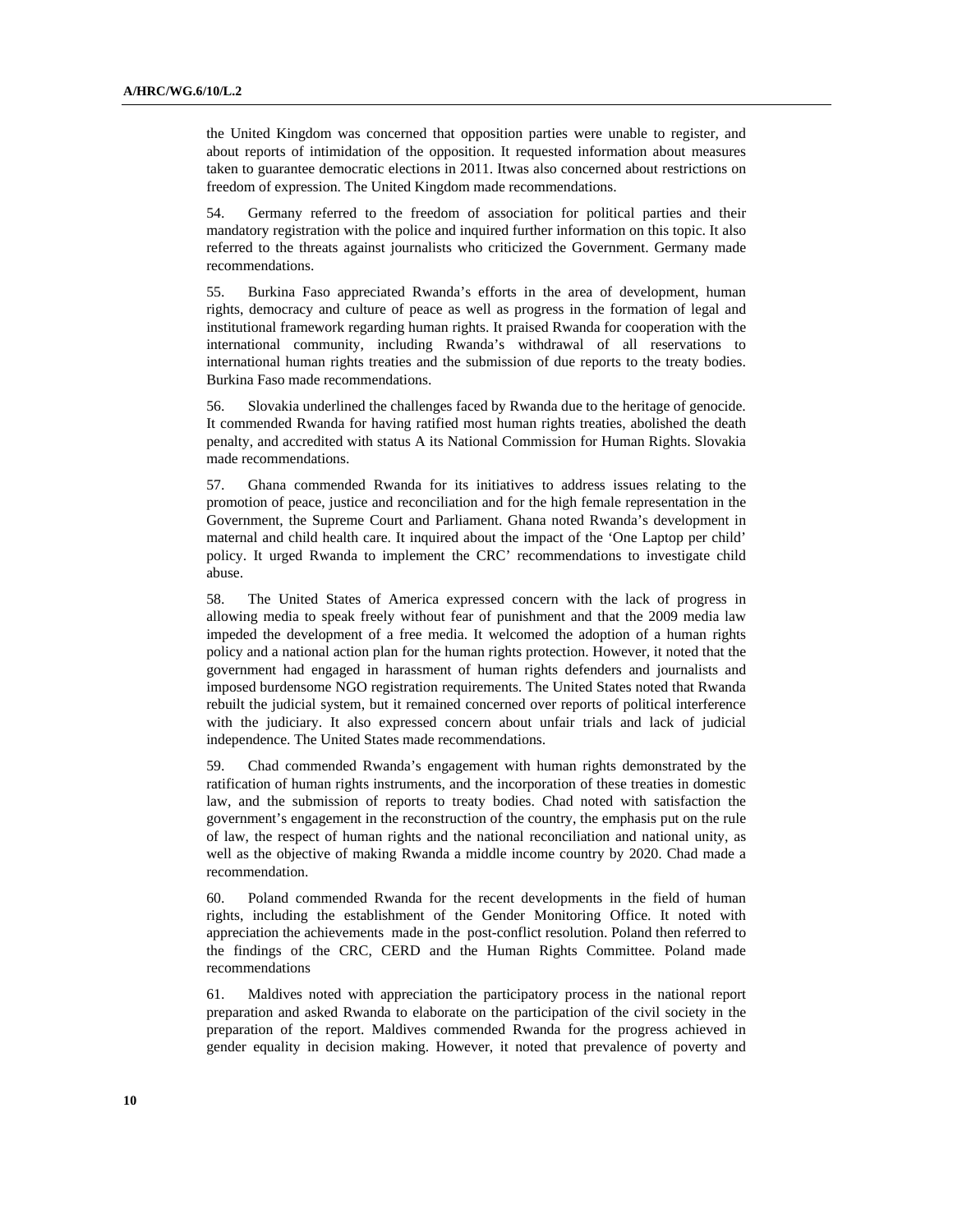unemployment were higher among women and asked about steps that have been undertaken to reduce poverty and unemployment among women. Maldives made recommendations.

62. Italy commended Rwanda for the abolition of the death penalty and the ratification of the Second Protocol to the ICCPR. However, it was concerned about the replacement of the death penalty by life imprisonment with solitary confinement. It was also concerned by restrictions to freedom of expressions by article 34 of the Constitution and the 2008 law on Genocide ideology, as well as by the situation of journalists and the media. Italy made recommendations.

63. Sri Lanka appreciated Rwanda's efforts to engage in the UPR process. Sri Lanka commended the rebuilding process in Rwanda despite the unfortunate events of 1994. It also referred to the increase of GDP in 2008 as a way to strengthen the democratic process. Sri Lanka welcomed the measures taken to initiate sector policies and further encouraged development in the health sector and full access to healthcare. Sri Lanka made a recommendation.

64. Burundi commended Rwanda's efforts in social and economic area, including the introduction of the universal primary education. It noted with satisfaction the progress in implementation of MDGs, including in the area of health and the adoption of the Vision 2020 and policies on good governance and combating corruption. Burundi noted that Rwanda achieved progress in the protection of rights of women, including the high level of representation of women in parliament and judiciary. It called upon the international community to provide Rwanda with further support to programs aimed at social and economic development and the protection of human rights. Burundi made a recommendation.

65. Chile acknowledged Rwanda's efforts to prevent the impunity of acts of genocide and other human rights violations. It noted the efforts made in reconstruction and the adoption of a long term development strategy, known as Vision 2020, for the advancement of all Rwandans. The measures taken to improve access to social services and the health sector were a tangible example of this strategy. Chile also acknowledged the challenges faced by Rwanda. Chile made recommendations.

66. The Netherlands noted with appreciation the positive steps taken by Rwanda against a complex historical background to promote and protect human rights, such as the establishment of the National Commission for Human Rights with A status. It expressed concern about the possible negative effect the Genocide Ideology Law could have on the freedom of expression, association and peaceful assembly. It also noted with concern the issues with the registration for political parties. Finally it commended the ratification of the Second Optional Protocol of ICCPR and encouraged the ratification of the Rome Statute. The Netherlands made recommendations.

67. Botswana welcomed the measures taken by Rwanda in human rights, including the adoption of the Vision 2020 development program, the National Program for economic empowerment of the poor and the establishment of the Access to Justice Bureaus and the National Dialogue Council. It made recommendations.

68. Ethiopia commended the progress made by Rwanda since 1994, and praised it for being one of Africa's most dynamic and the fastest growing economy. It highlighted the achievements in addressing impunity, women empowerment, the improvements in education, health and social services, and the promotion of information technology. It also praised Vision 2020 plan. Ethiopia made a recommendation.

69. Australia commended Rwanda for its progress in literacy, reducing gender gaps in enrolments and reducing maternal and child mortality. It commended Rwanda for its efforts in increasing the participation of women in Parliament and for preventing the spread of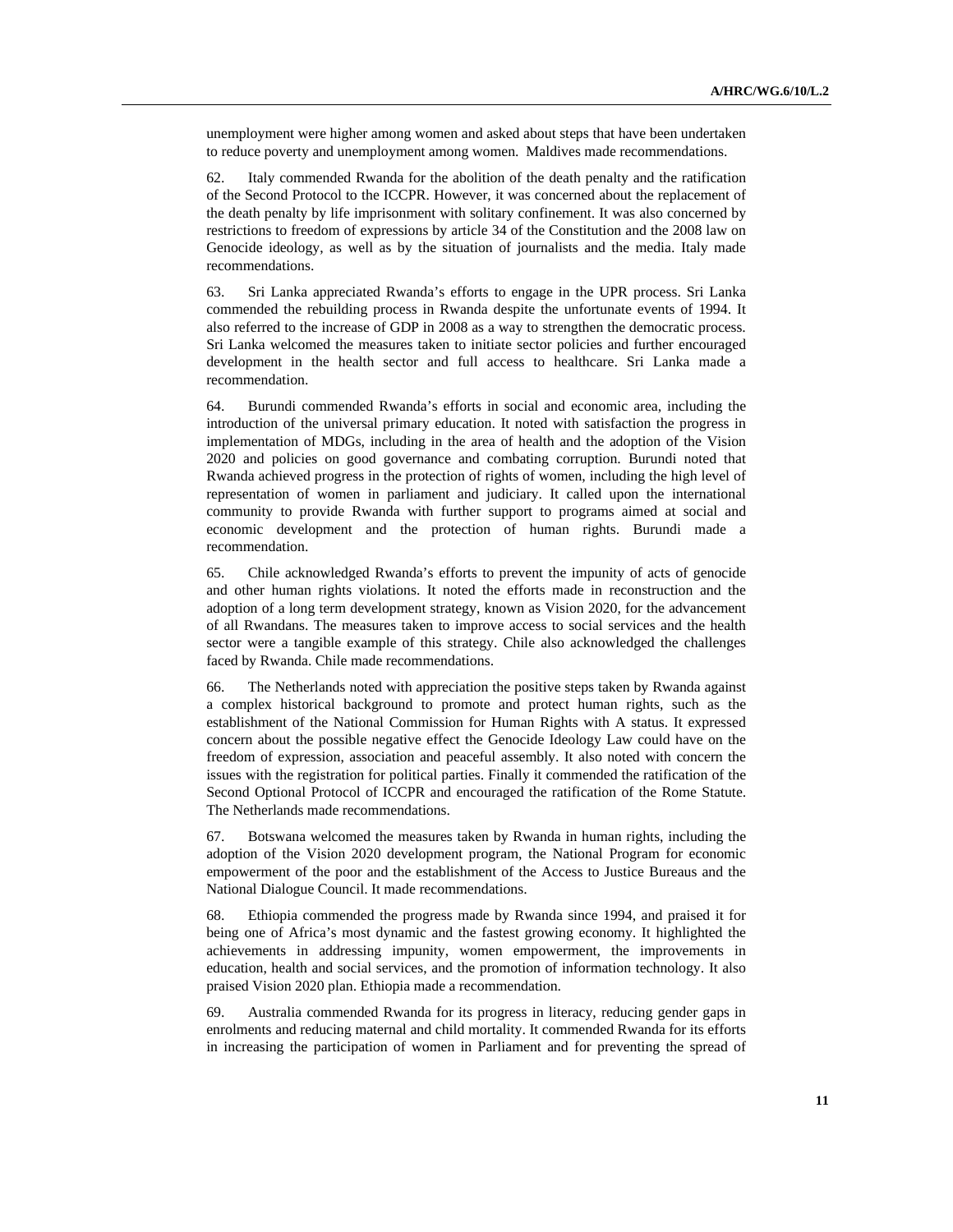HIV/AIDS. Australia praised the abolition of death penalty. It raised concern with the Genocide Ideology Law and the role of *Gacaca* in the judicial system. Australia made recommendations.

70. Cuba highlighted Rwanda's progress in the human rights promotion. It referred to the measures taken to counteract international exploitation, which was the main cause of underdevelopment of Rwandans. It referred to Rwanda's main challenges such as the high demographic growth and the lack of resources to tackle extreme poverty. Cuba congratulated Rwanda for moving towards the achievement of most of MDGs before 2015. Cuba highlighted the Vision 2020 plan as well as several sectorial policies. Cuba made recommendations.

71. Sweden welcomed the efforts and developments made in a number of areas, including in the social and economic field. It referred to information that human rights work remained controlled and that journalists were closely monitored by authorities. It asked Rwanda to elaborate actions that were taken to promote and protect the right to freedom of expression, press and association. Sweden noted that although the legislation safeguarded against arbitrary arrest and detention, security forces reportedly arrested and detained persons arbitrarily and without due process. It made recommendations.

72. The delegation stated that Rwanda would examine in detail the recommendations and issues that were raised by Member States, some of which had already been addressed. It expressed regret that some of the issues that had been raised were based on inaccurate information, which was unfortunate. Rwanda did not have human trafficking; nor did it have recruitment of children in armed groups or the imprisonment of solitary confinement. Regarding the latter, the delegation explained that the confusion arose because Rwanda put in place special prisons for the transferring of detainees from the International Criminal Tribunal for Rwanda. In 2008 a revision was made and the term in use is "a room of sufficient size and facilities".

73. With regarding to the gacaca courts, the delegation explained that this mechanism was able to deal with millions of files in a short period of time, and they were able to reconcile people and bring them into the community. Regarding women's rights, Rwanda emphasised that one of its priorities have been the promotion of gender equality. Laws have been amended to provide equal opportunities for men and women. Children's rights have also been promoted.

74. The delegation explained that Rwanda's National Human Rights Commission was based on Paris Principles; that it was independent, and that its members represented the different sectors of society. Regarding the budget of the Commission, Rwanda indicated that the State provided each year 1.6 million dollars and that the Commission also received funds from different donors.

75. The delegation also explained the process of Joint Governance Assessment, by which the government along with development partners regularly identified the progress made, as well as the challenges and obstacles ahead, and formulated recommendations. The mechanism had clear principles and indicators; it concentrated on evidence-based assessment and had a clear framework. Civil society organizations and private sector had also participated. Rwanda put emphasis on a consensual model of participatory democracy. The participation in public policy making has been institutionalized through the Rwanda Governance Advisory Council. Rwanda had already begun the process of implementation of various recommendations, i.e. there had been a public policy dialogue on the media law. The access to information bill is another example of this inclusive dialogue.

76. Rwanda expressed its openness to receive the visit of Special Rapporteurs. Rwanda indicated that it will continue to strive for a democratic society built on the basis of consensus.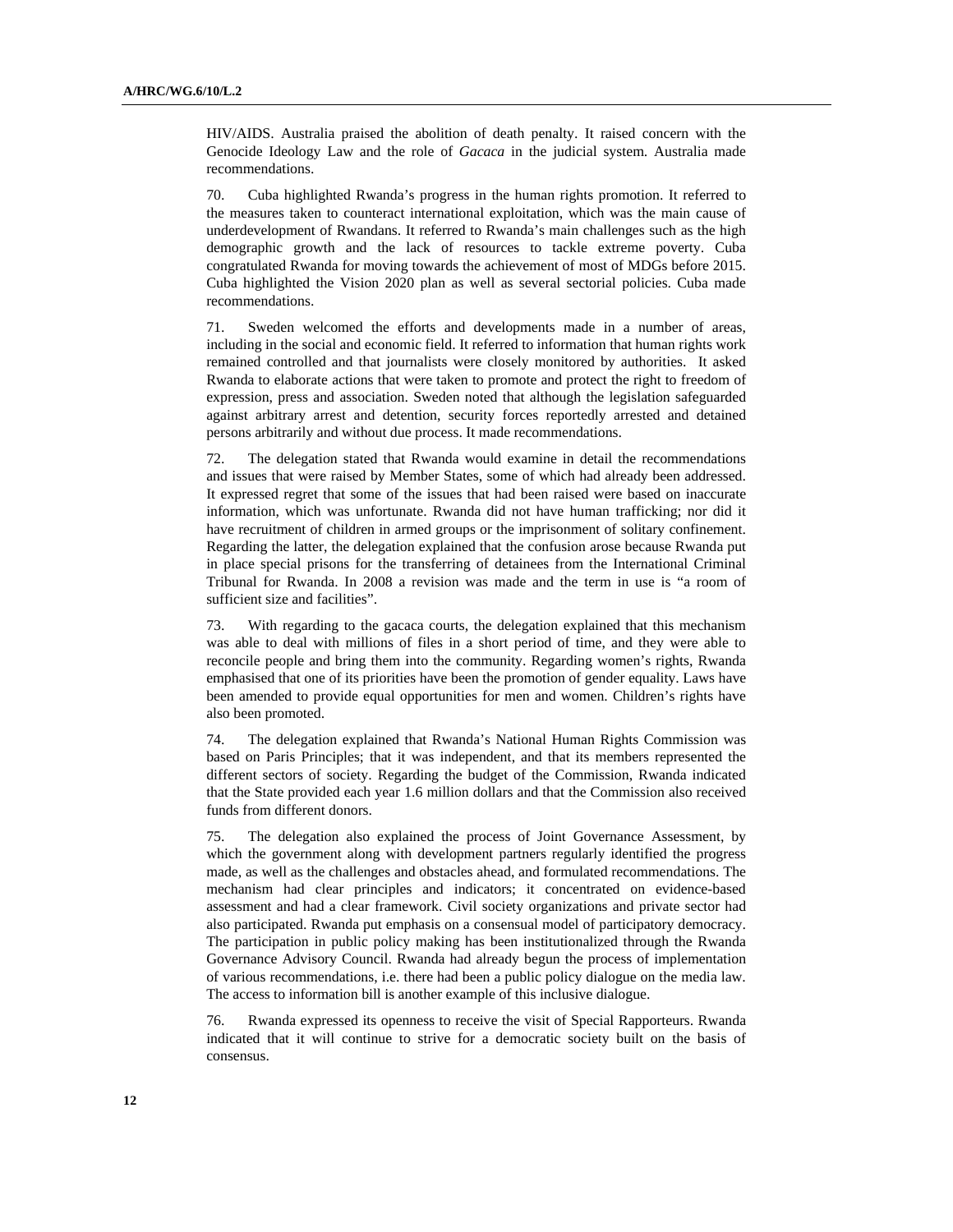#### **II. Conclusions and/or recommendations**

77. **The recommendations formulated during the interactive dialogue/listed below have been examined by Rwanda and enjoy the support of Rwanda:** 

77.1. **Continue its commendable efforts in the area of good governance and human rights, in particular through its newly established Governance Advisory Council and the Task Force on Treaty Reporting (Botswana);** 

77.2. **Continue its efforts towards the protection and promotion of human rights (Chad);** 

77.3. **Pursue the efforts taken by the Government under the program Vision 2020 (Algeria);** 

77.4. **Accelerate steps towards the adoption of the human rights policy and the national action plan for the protection and the promotion of human rights, and devise programmes for their implementation (Egypt);** 

77.5. **Continue to implement its social and economic development strategy in order to promote steady progress of its society (China);** 

77.6. **Continue implementation of programmes for development mentioned in paragraph 4 of the national report and strengthen the systematic integration and promotion of human rights in these programmes (Morocco); Continue applying the strategies and plans for the socio-economic development of the country (Cuba);** 

77.7. **Continue applying programs and measures to improve the enjoyment of the right to education, the right to health, and the rights of women and children (Cuba);** 

77.8. **Consider issuing a standing invitation to all special procedures mandate holders (Brazil); Reinforce its collaboration with the treaty bodies (Republic of Korea); Extend an open and permanent invitation to Special Procedures (Spain);** 

77.9. **Respond, as soon as possible, to the outstanding communications from the treaty bodies, including those from the Human Rights Committee (Republic of Korea);** 

77.10. **Invite the Special Rapporteur on the Independence of Judges and Lawyers to carry out a visit to Rwanda (Canada); Favorably consider issuing a standing invitation to the Special procedures, which will help strengthen the relationship between Rwanda and the Council (Republic of Korea); Extend a standing invitation to the UN human rights special procedures so that they can visit the country and assist the government with its human rights reforms (Maldives);** 

77.11. **Pursue its efforts to ensure gender equality and participation of women in public institutions including local ones and promote this in the private sector (Spain); Implement further policies to ensure gender equality throughout society and strengthen the promotion and protection of the rights of women (South Africa);** 

77.12. **Further cooperate with the international community in holding accountable those responsible for violations against human rights and humanitarian law (Brazil);**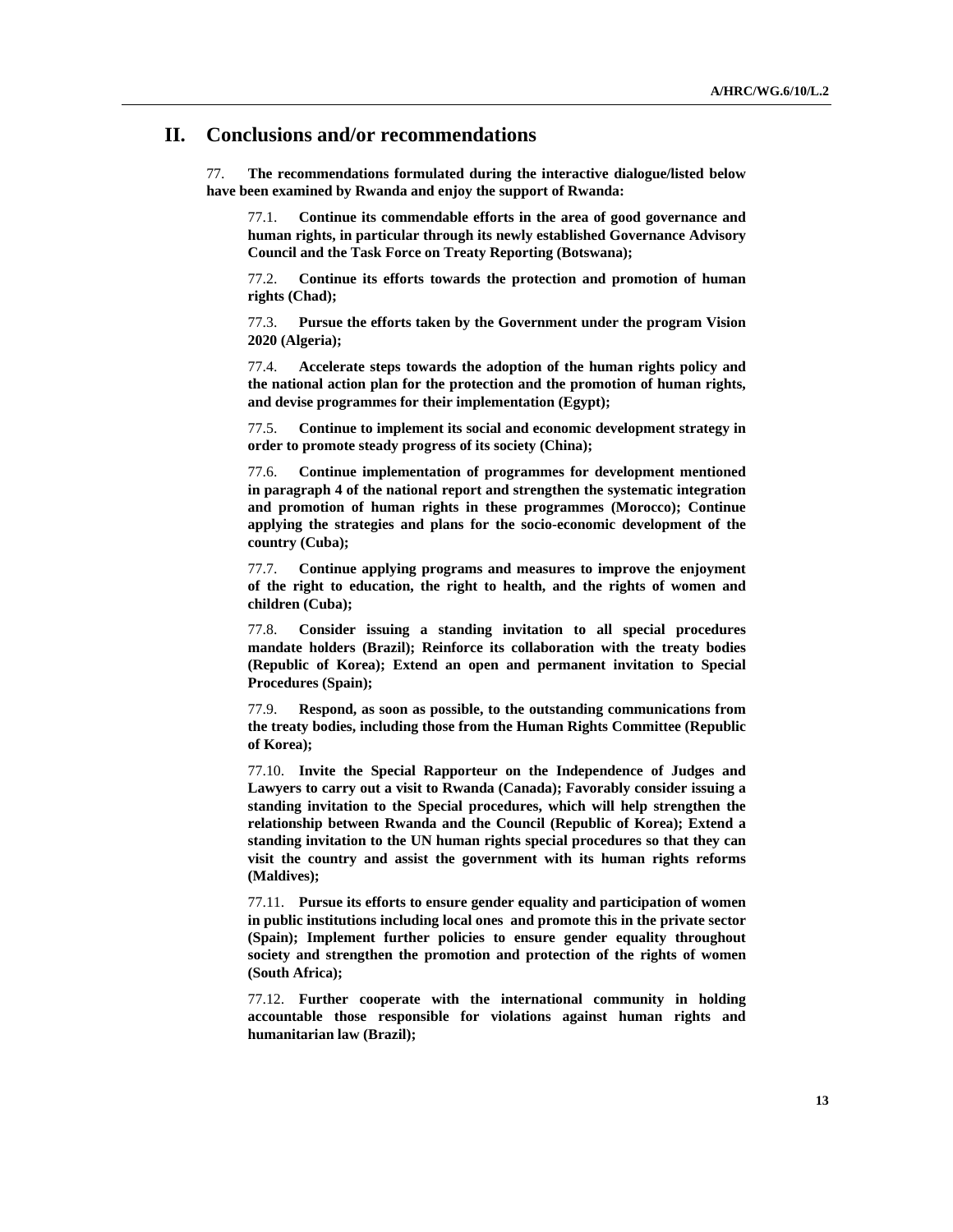77.13. **Re-strengthen the guarantees of independence of the High Media Council and clarify its mandate so as to distinguish the protection of freedom of press from its functions as media regulator (Canada);** 

77.14. **Ensure all human rights activists operating in the country, including individuals cooperating with UN HR mechanisms, are spared from harassment or intimidation (Slovakia); Further address the agenda of social economic development focusing especially on poverty reduction program with active support of the international community in order to contribute further to achievements of human rights (Cambodia);** 

77.15. **Continue to consolidate the progress already achieved in the area of improving the living conditions and strengthen human rights protection (Niger); Ensure that the objectives of initiatives such as Vision 2020 and the Economic Development and Poverty Reduction Strategy are realized and ensure that efforts to build a more stable, a more prosperous Rwanda continue (Indonesia); Identify its priority areas and engage in international cooperation programmes to eradicate extreme poverty and ensure food security (Egypt); Continue with the implementation of its development and poverty reduction policy, strengthen international cooperation and make greater efforts in poverty reduction (China);** 

77.16. **Continue focusing on maternal and child health (Singapore);** 

77.17. **Continue the efforts taken to enlarge the access to treatment [of HIV/AIDS and malaria] (Turkey);** 

77.18. **Continue its efforts in introducing universal primary education and abolishing school fees, including the promotion of the Nine Years Basic Education for Children (Singapore); Request support from the International Community for its education policy, in particular the Program called 'One computer per child' and provide support in consolidating the protection of the most vulnerable social groups, in particular the implementation of the national program for childhood (Niger);2**

77.19. **Secure greater investment in the education sector in order to achieve the objective Education for All by the Year 2015, without delay (Sri Lanka); Continue to seek development and technical assistance for capacity building from development partners, with a view to finding solutions to the identified challenges militating against the fulfilment of its commitments (Nigeria); Request technical and financial assistance from partners and specialized UN agencies [regarding demographic growth, the reduction of poverty, the protection of the informal sector and the environment] (Mauritania); Avail itself for the technical assistance and the capacity building provided by the OHCHR (Burkina Faso); Consider seeking further targeted technical assistance from United Nations agencies towards achieving its human rights obligations (Botswana);** 

78. **The following recommendations enjoy the support of Rwanda which it considers to be already implemented:** 

 $2$  The recommendation has made during the interactive dialogue read "That the international community support Rwanda's education policy, in particular the Program called 'One computer per child' and provide support in consolidating the protection of the most vulnerable social groups, in particular the implementation of the national program for childhood (Niger)".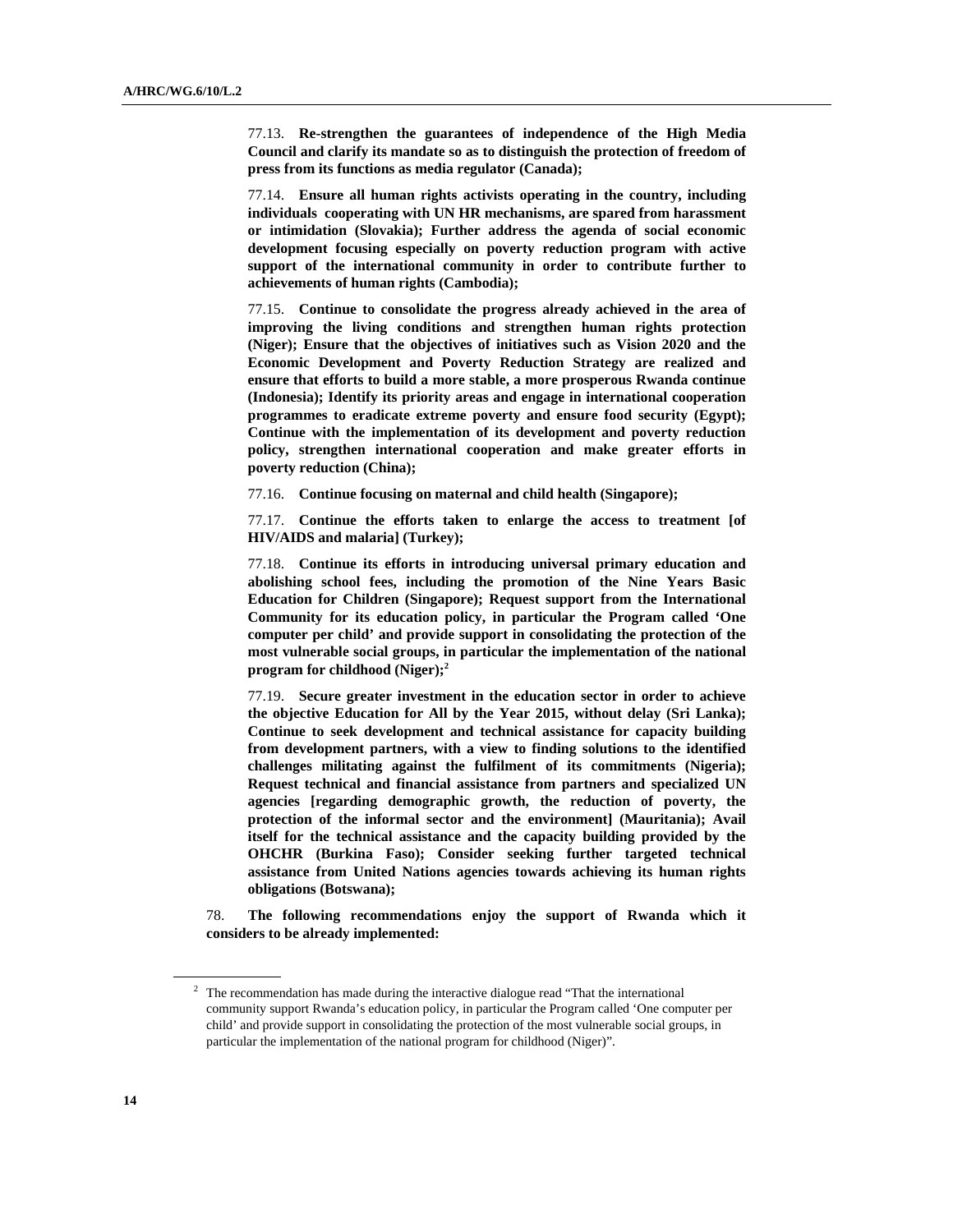78.1. **Ratify the Convention on the Elimination of All Forms of Racial Discrimination (Maldives);** 

78.2. **Continue and even accelerate its law review process and ensure that all gender and other discriminatory provisions in legislation are repealed (Slovenia);** 

78.3. **Provide the National Human Rights Commission with human and material resources (Algeria); Provide sufficient human and financial resources to the National Commission for Human Rights in Rwanda so as to allow the Commission to carry out its mandate more effectively (Malaysia);** 

78.4. **Design plans and strategies to ensure sustainability in the protection of the rights of women and children (Egypt);** 

78.5. **Create a comprehensive policy on the rights of the child (Hungary);** 

78.6. **Accelerate the process of legal reform and ensure that all discriminatory provisions of the legislation especially with regard to women are abrogated (Morocco); Continue its efforts to improve the guarantees the rights of women through the revision of all discriminatory laws (Burkina Faso);** 

78.7. **Continue to address the issue of gender discrimination (Japan); Explicitly prohibit discrimination against women in line with the provisions of the CEDAW (Hungary);** 

78.8. **Set up mechanism of prevention, repression and assistance to victims to fight sexual and domestic violence as well as all types of discrimination against women ( France); Adopt policies aimed at promoting women's rights and combating domestic and sexual violence (Brazil); Adopt a national strategy to fight all forms of violence against women (Moldova);** 

78.9. **Introduce legislation explicitly prohibiting corporal punishment and promote alternative, non-violent forms of discipline (Azerbaijan);** 

78.10. **End solitary confinement sentences and ensure that those on life imprisonment benefit from UN standard minimum rules for the treatment of prisoners, and adopt urgent measures against overcrowding; (United Kingdom of the Great Britain and Northern Ireland); In line with the Human Rights Committee, put and end to the sentence of solitary confinement and ensure that persons sentenced to life imprisonment benefit from the safeguards of the UN Standard Minimum Rules for the Treatment of Prisoners (Italy);** 

78.11. **Ensure with effective measures, the demobilization of all child soldiers and to secure their rehabilitation and social integration(Slovenia);** 

78.12. **Open television broadcasting frequencies to private providers (Austria);** 

78.13. **Ensure that the good practice of "high rate of female parliamentary representation" is materialized through an enhanced women participation in decision making process in the country (Indonesia);** 

78.14. **Further strengthen its efforts to increase participation of women in decision-making posts, in particular at the local level (Azerbaijan);** 

79. **The following recommendations enjoy the support of Rwanda and which it considers to be in the process of being implemented:**

79.1. **Ratify the OP-CAT and ICCPR-OP (Hungary); Sign and ratify the Optional Protocols of ICESCR and the first of ICCPR, the CAT and the**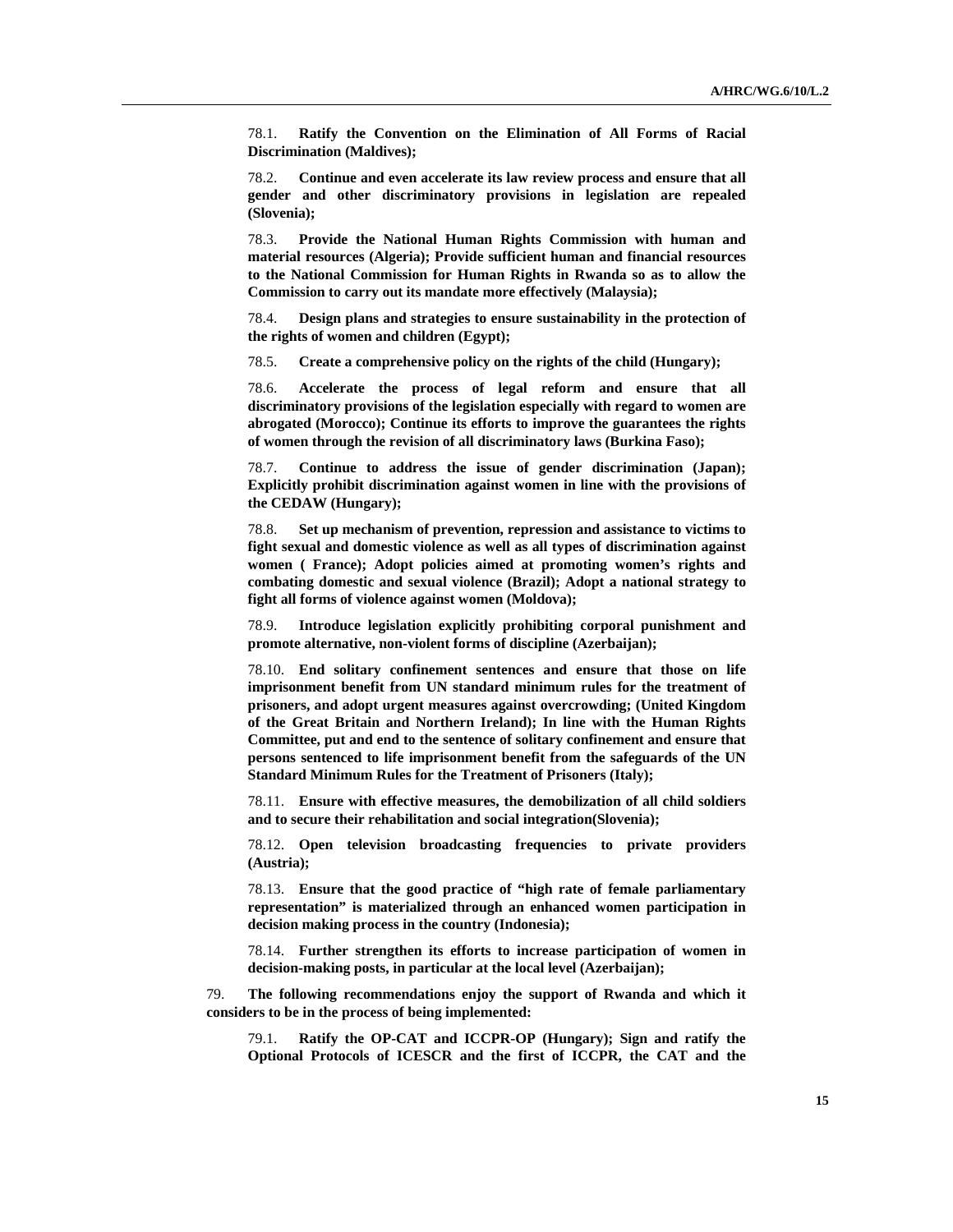**International Convention from the Enforced Disappearances ( Spain); Consider ratifying further outstanding international human rights instruments and update domestic legislation to be in line with the provisions of these international treaties (South Africa); Consider the ratification of the OPCAT (Azerbaijan); Ratify the OP-CAT and thereby allow country visits (Germany); Become party to the Optional Protocol to the Convention against Torture and designate an official national preventive mechanism (Maldives); Ratify and implement in national law the outstanding core international human treaties, in particular the First Optional Protocol to the International Covenant on Economic, Social and Cultural Rights and the International Convention on the Protection of all Persons from Enforced Disappearances ( Netherlands); Sign, ratify and implement into its national legislation key human rights treaties, such as the First Optional Protocol to the ICCPR, the Optional Protocol to the CAT and the International Convention for the Protection of All Persons from Enforced Disappearance (Sweden);** 

79.2. **Respond to all the cases submitted by the Working Group on Enforced Disappearances and sign and ratify the International Convention for the protection of all persons from enforced disappearance and to fully recognize the competency of its Committee ( France);** 

79.3. **Accelerate the revision of the "genocide ideology law " by defining with precision the crime in line with international standards and by ensuring that the intention , the assistance and the incitement to genocide are clearly demonstrated ( Switzerland); Review the definition of "genocide ideology" in the homonymous 2008 law so that it allows for diversity of opinion (Austria); Review the 2008 Law on Genocide Ideology and other related laws, for bringing them in line with international standards through a more precise and narrow definition of the crime and the requirement for a clearly demonstrated intent to commit, assist or incite genocide (Italy); Continue its process of review on laws of "genocide ideology " and ban what is solely and expressly mentioned under article 20 of the ICCPR by taking measures that are strictly necessary and proportionate (Belgium);** 

79.4. **Ensure the law relating the punishment of the crime of "genocide ideology" is not manipulated or interpreted in a manner that restricts the responsible exercise of the freedom of opinion, expression or association (Australia); Specify the definition and legal scope of the term "divisionism" and revise law 18/2008 punishing the crime of ideology of genocide in order to prevent its abuse for political or partisan purposes (Canada);** 

79.5. **Accelerate the process of the legal reform in order to ensure that all the discriminatory provisions of the legislation are abolished (Moldova);** 

79.6. **Adopt new measures to find solution to the problem of overcrowding in prisons (Algeria); Strengthen measures taken within the reform policies at making the prison system more humane, mostly through the training of the personnel and the administration of the penitentiary (Morocco); Separate convicted offenders from pre-trial detainees (Austria);** 

79.7. **Pursue justice system reforms, particular towards strengthening the judiciary's independence with focus on elimination phenomena of corruption and political interference (Slovakia); Adopt measures to strengthen the independence of the judiciary, and guard against corruption and political interference (USA); Continue reforms of Rwanda's justice system, in particular measures to strengthen the independence of the judiciary and reinforce witness**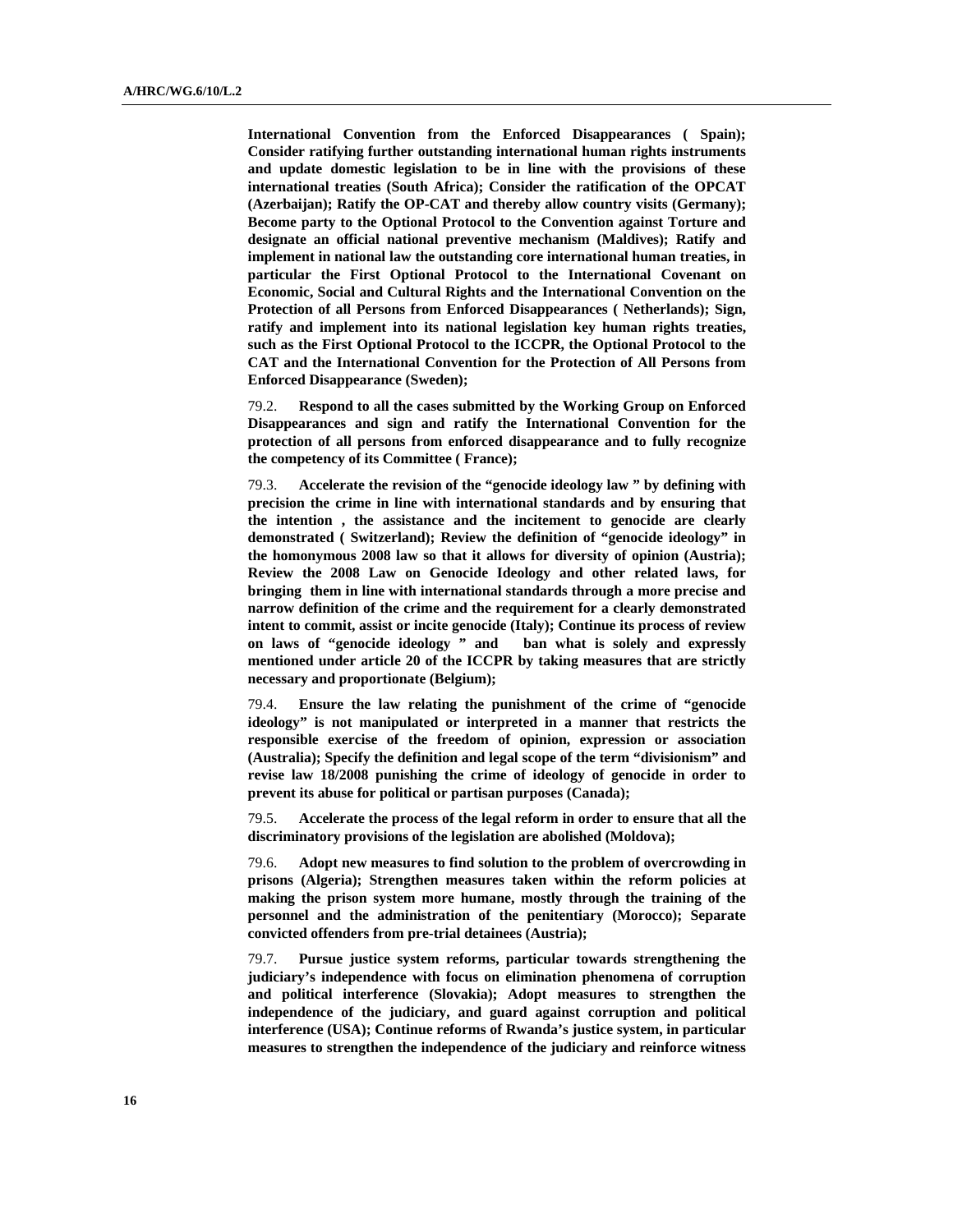**protection (Austria); Continue to reform the justice system to enhance the independence of the judiciary and improve witness protection (Australia); Continue the reform of the judiciary in order to give more independence to the justice system, and to improve the witness protection system (Switzerland);** 

79.8. **End the** *Gacaca* **court system as soon as possible, noting the stated timeframe of February 2010 (United Kingdom of the Great Britain and Northern Ireland); Address alleged miscarriages of justice** *Gacaca* **trials, through the formal court system (Australia); Strive to further enhance and share its experiences regarding the role of its traditional institutions in dispensing justice and reconciliation (Ethiopia);** 

79.9. **Continue its legal reform process including the incorporation of a plan of action to ensure access to justice by poor people and vulnerable groups, in particular women and children (Cambodia); Ensure free legal assistance for its underprivileged citizens (Slovakia);** 

79.10. **Continue its efforts to guarantee freedom of expression while safeguarding against its abuse (Singapore); Review existing restrictions on the freedom of expression, participation in the political process and the media, and amend or abolish any undue or excessive restrictions which may exist (Japan); Examine the system of regulation of media and eliminate all provisions that may hinder freedom of expression (Chile);** 

79.11. **Ensure freedom of expression, including by protecting journalists and human rights defenders from intimidation and aggression (Brazil);** 

79.12. **Review the 2009 Media Law in conformity with international standards, to reform the High Media Council in order to strengthen its credibility and independence and to conduct impartial investigations on the cases of harassment and intimidation of journalists (Italy); Continue amending the 2009 Media Law and to undertake independent and credible investigation and prosecutions in cases of clear harassment (Netherlands);** 

79.13. **Take effective steps to review and improve the laws unduly restricting the freedom of expression, press and association, and to prevent authorities from violating these rights (Sweden); Take all necessary measures to ensure freedom of expression and the right to participate in political and public affairs by journalists under provisions of the ICCPR (Belgium);** 

79.14. **Review and possibly amend media regulations, in particular the 2009 Media Law, in order to lift undue restrictions on journalists (Austria);** 

79.15. **Amend its 2009 Media Law to comply with its international obligations with particular focus on removing unjustified interference with the right to freedom of expression (Slovakia);** 

79.16. **Ensure that journalists are not harassed or intimidated by anyone (Austria);** 

79.17. **Continue the open and critical dialogue that started immediately after the presidential election in August 2010 and that targets the opening of the "political space", progress in Human Rights and freedom of media and press (Germany);** 

79.18. **Promote multilingualism, in particular in the educational system, in line with the Constitution of the country (Chile);**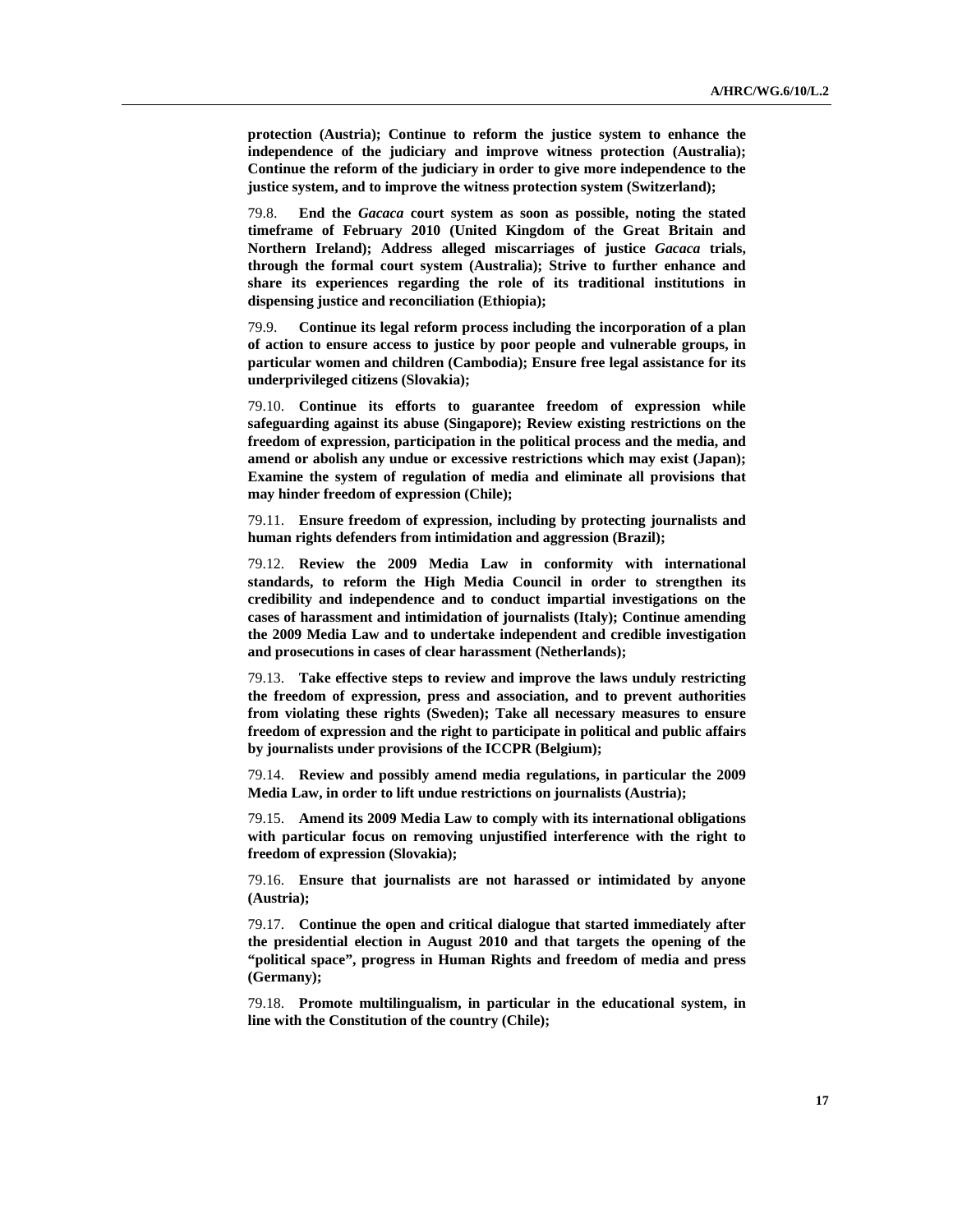79.19. **Further the process of ensuring free of charge secondary education in order to guarantee access of all young persons to education (Burundi);** 

79.20**. Adopt measures which allow for the reduction of poverty of the batwa community and its full integration in society (Chile);** 

79.21. **Respond effectively to the request of the information of the Human Rights Committee 2009 to the follow up given to the recommendations related to the forced disappearances , assassinations, summary and extrajudicial executions and life sentences in isolation cells (Spain);** 

80. **The following recommendations will be examined by Rwanda which will**  provide its responses in due time, but no later than the 17<sup>th</sup> session of the Human **Rights Council in June 2011.These responses will be included in the outcome report adopted by the Human Rights Council at its 17th session in June 2011:**

80.1. **Make the law on NGOs more flexible in particular, by abolishing the annual registration (Switzerland);**

80.2. **Urgently reform the legislation on the registration of political parties to favour the creation of a political sphere that guarantees pluralism for all political parties under articles 25 and 26 of ICCPR( Spain);**

80.3. **Abrogate any provisions of criminal law on defamation and replace them by appropriate provisions under civil law (Canada);**

80.4. **Urgently investigate cases of arbitrary arrest and detention, including those which may constitute enforced disappearances (Sweden);**

80.5. **Decriminalise press offenses and reform or repeal the Law on Media, which limits the freedom of press (USA);**

80.6. **Remove restrictions related to the activities of journalists, in particular the obligation of inscription and the high qualification level to establish a news paper, and ensure journalists, in particular those journalists known for their critical position to the Government, their liberty to practice their profession, to carry out investigations, and publish the results of their investigations without reprisals ( Switzerland); Conduct investigations into the acts of intimidation or aggression towards the journalists who criticize the government and guarantee that any restriction on the exercise of journalists activities is compatible with the provisions of the ICCPR (Poland); Ensure that allegations of journalist harassment are investigated and perpetrators punished, and that independent media is free from unjustified restrictions (United Kingdom of the Great Britain and Northern Ireland);** 

80.7. **Take immediate action to allow journalists, political activists and human rights defenders, including those critical to the Government, to exercise their right to freedom of expression and opinion without threats and harassment, and urgently investigate all reports of human rights abuses and ensure that those responsible will be held accountable (Sweden);**

80.8. **Ensure freedom of press and reply to the concerns raised by the experts of the Human Rights Committee in their 2009 report ( France);**

80.9. **Lift de-jure and de-facto restrictions on political parties to allow for genuine political participation and dialogue (Austria); Investigate allegations of manipulation and abuse concerning the registration of political parties (Canada); Treat all political parties on an equal footing and offer them equal opportunities in line with articles 25 and 26 of ICCPR, including through a**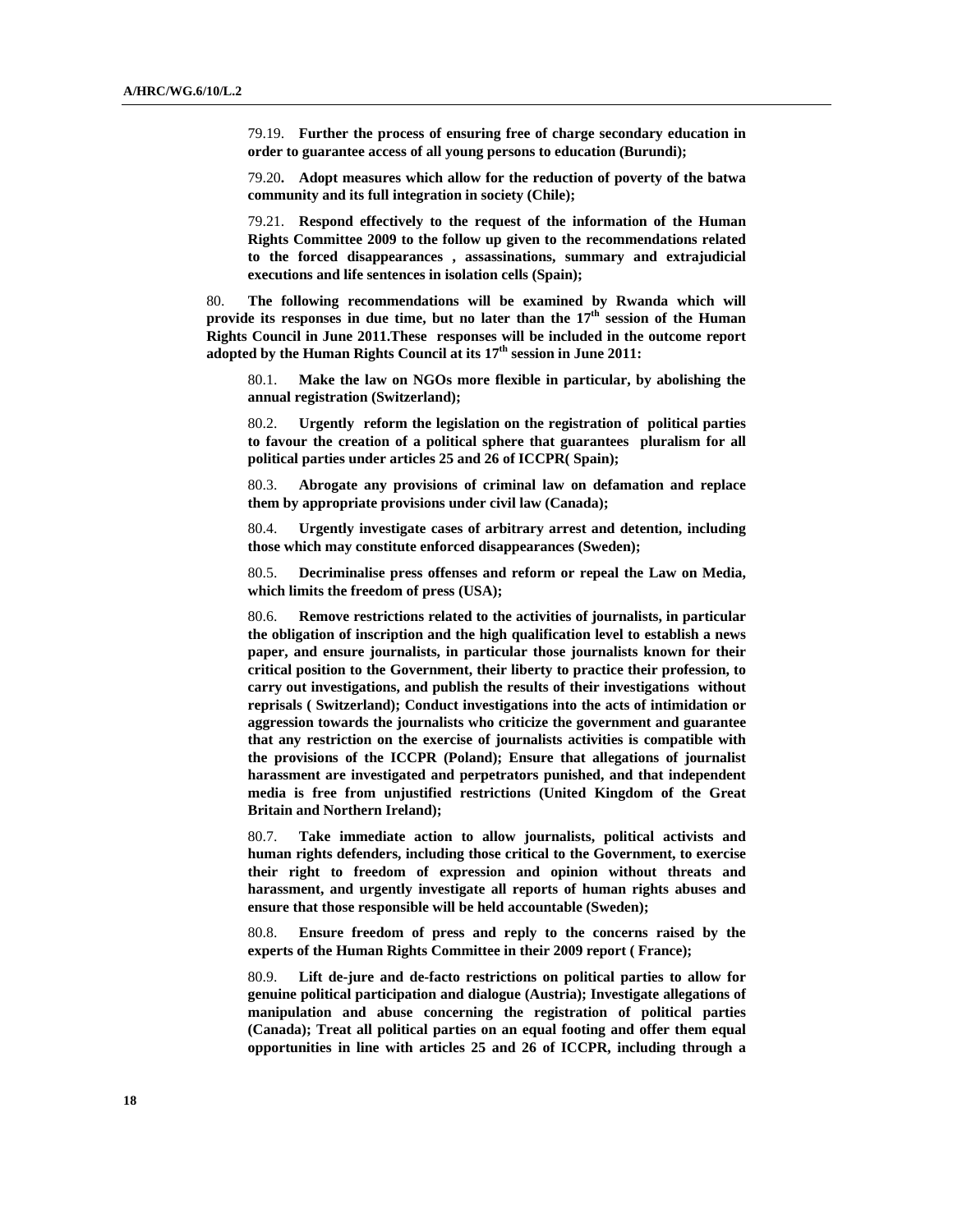**transparent and impartial party registration process (United Kingdom of the Great Britain and Northern Ireland); Remove all existing restrictions on political activities and ensure that political parties and political activists can carry out their legitimate activities on an equal footing without fears of reprisals or prosecution (Slovakia);** 

80.10. **Ensure full respect for freedom of association by lifting restrictions that limit their free exercise ( France);**

80.11. **Give more freedom to the Rwandan media and human rights activists to operate and to engage constructively with decision makers (Indonesia);** 

80.12. **Ensure that NGOs of human rights defenders carry out their activities without hindrance ( Spain);**

80.13. **Remove all the obstacles to the registration and freedom of operation for all political parties and NGOs (Poland);**

80.14. **Ease burdensome registration requirements towards human rights NGOs (Slovakia); Reduce burdensome registration and renewal processes for NGOs in the country (USA);**

80.15. **Adopt concrete measures to avoid discrimination and protect the rights of he peoples of the Batwa community and other minorities as well as request technical assistance from the United Nations to identify their basic social needs ( Spain);** 

80.16. **Further ensure that the country's religious minorities are able to freely practice their respective beliefs (USA);** 

81. **The recommendations below did not enjoy the support of Rwanda:**

81.1. **Ensure that children under the age of 18 were not recruited into any armed group on the national territory (Slovenia); Prohibit child recruitment into Local Defense Forces or into any armed group (Hungary);** 

81.2. **Take concrete measures in addressing the problem of human trafficking including by tackling the root causes, introducing effective prevention measures, timely prosecution and punishment of traffickers and providing protection and support to victims (Malaysia);**

81.3. **Intensify measures to improve access of minority groups and indigenous people to basic social services such as health, education, employment and occupation (Malaysia);**

82. **Rwanda considers these recommendations to be either not applicable or irrelevant.** 

83. **All conclusions and/or recommendations contained in the present report reflect the position of the submitting State(s) and/or the State under review. They should not be construed as endorsed by the Working Group as a whole.**

## **III. Voluntary pledges and commitments**

84. Rwanda pledges to provide one cow to every poor family in order to improve conditions of living; construct decent houses for all vulnerable and marginalized people; commits itself to universal health insurance for all; and provide legal aid to all vulnerable and poor people.